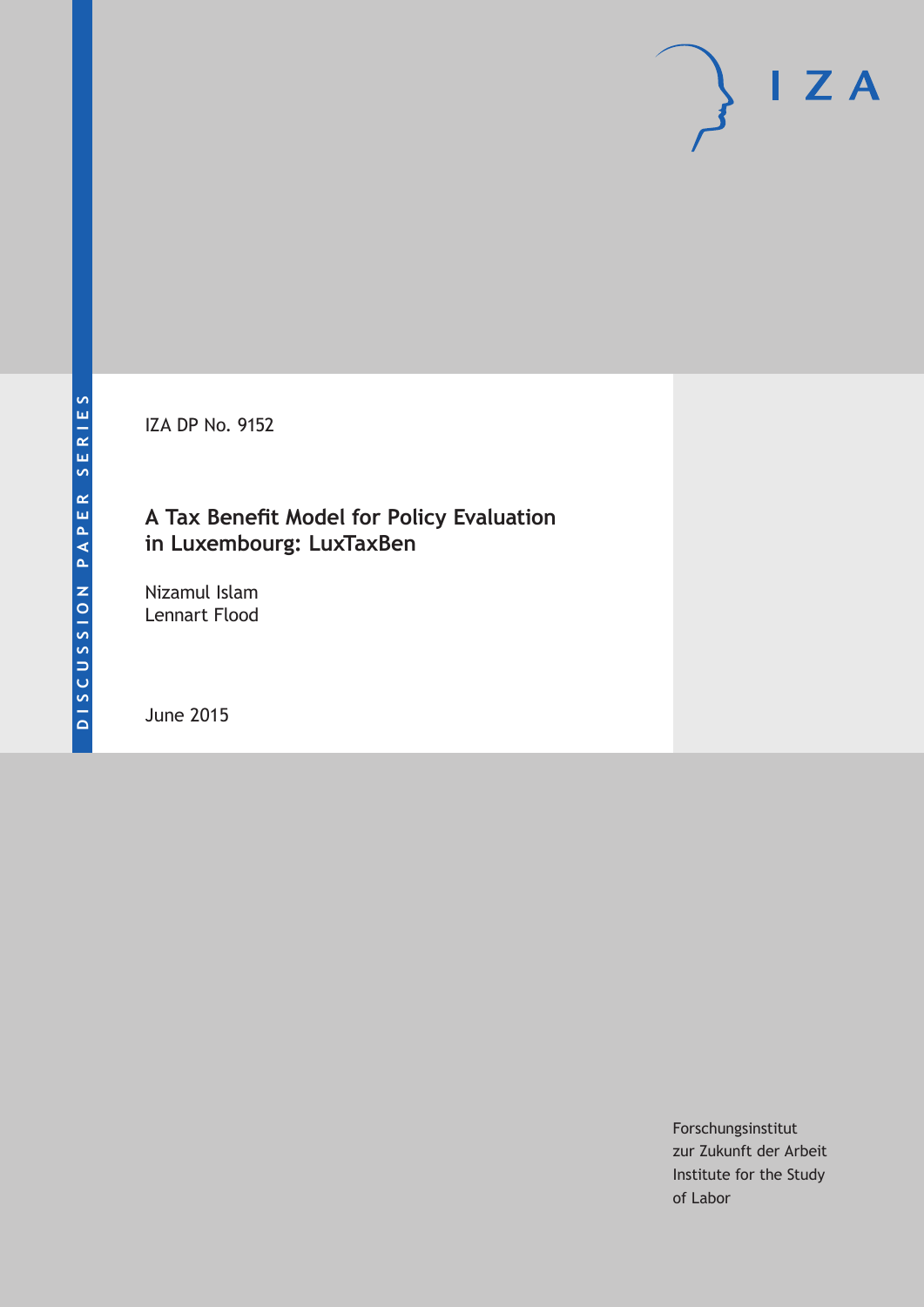# **A Tax Benefit Model for Policy Evaluation in Luxembourg: LuxTaxBen**

### **Nizamul Islam**

*CEPS/INSTEAD*

### **Lennart Flood**

*University of Gothenburg and IZA*

### Discussion Paper No. 9152 June 2015

IZA

P.O. Box 7240 53072 Bonn Germany

Phone: +49-228-3894-0 Fax: +49-228-3894-180 E-mail: iza@iza.org

Any opinions expressed here are those of the author(s) and not those of IZA. Research published in this series may include views on policy, but the institute itself takes no institutional policy positions. The IZA research network is committed to the IZA Guiding Principles of Research Integrity.

The Institute for the Study of Labor (IZA) in Bonn is a local and virtual international research center and a place of communication between science, politics and business. IZA is an independent nonprofit organization supported by Deutsche Post Foundation. The center is associated with the University of Bonn and offers a stimulating research environment through its international network, workshops and conferences, data service, project support, research visits and doctoral program. IZA engages in (i) original and internationally competitive research in all fields of labor economics, (ii) development of policy concepts, and (iii) dissemination of research results and concepts to the interested public.

IZA Discussion Papers often represent preliminary work and are circulated to encourage discussion. Citation of such a paper should account for its provisional character. A revised version may be available directly from the author.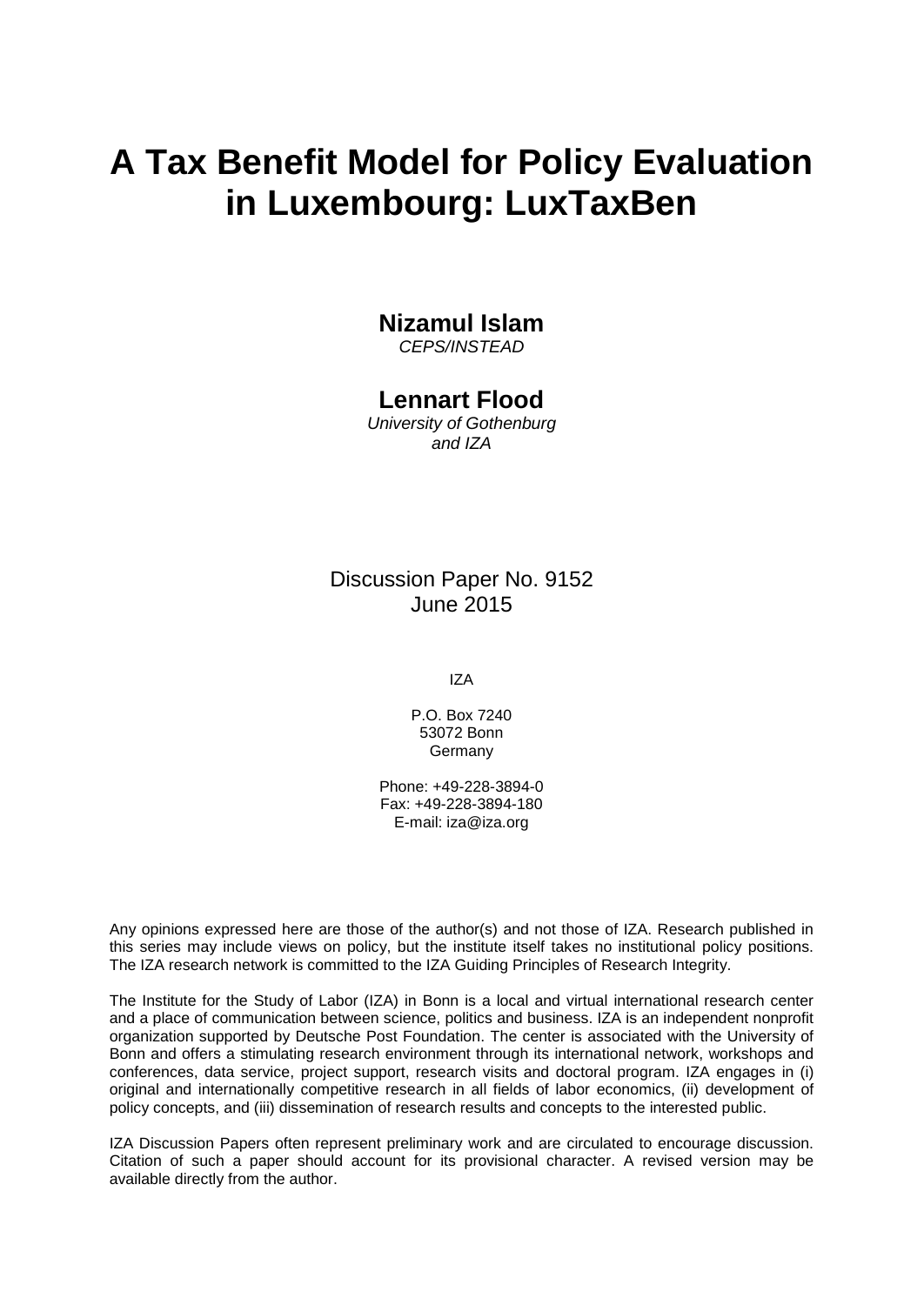IZA Discussion Paper No. 9152 June 2015

# **ABSTRACT**

# **A Tax Benefit Model for Policy Evaluation in Luxembourg: LuxTaxBen**

We develop a behavioural micro simulation model (LuxTaxBen) that contains very precise information on income tax rules, as well as eligibility-rules for a number of welfare programs, such as social assistance, housing allowance etc. The model has been built specifically for analysing the Luxembourgish tax-transfer system whereby one can generate disposable income for various combinations of hours of work and welfare. It can be used for calculating accurate (net) household incomes conditional on labour supply while income tax rules and the various welfare benefit-levels are complicated functions of earned and unearned income. The LuxTaxBen is capable to handle almost all parts of the Luxembourg tax and transfer systems. Such a model has a great potential to be used for evaluating the effects of taxbenefit policy reforms and other changes on poverty, inequality, incentives and the governmental budget. It provides the users the opportunity to simulate the new rules in the Luxembourg tax-transfer system. The model consists of a number of modules such as module for child benefit, housing allowance, fees for child care. It is constructed in an integrated way so all the modules can be used together. This means that it is possible to analyses the interaction between the different transfer systems.

JEL Classification: C8, D31, H24

Keywords: micro simulation, distributional and behavioural effect, welfare

Corresponding author:

Lennart Flood Department of Economics School of Business, Economics and Law University of Gothenburg P.O. Box 600 SE 405 30 Göteborg Sweden E-mail: [Lennart.Flood@economics.gu.se](mailto:Lennart.Flood@economics.gu.se)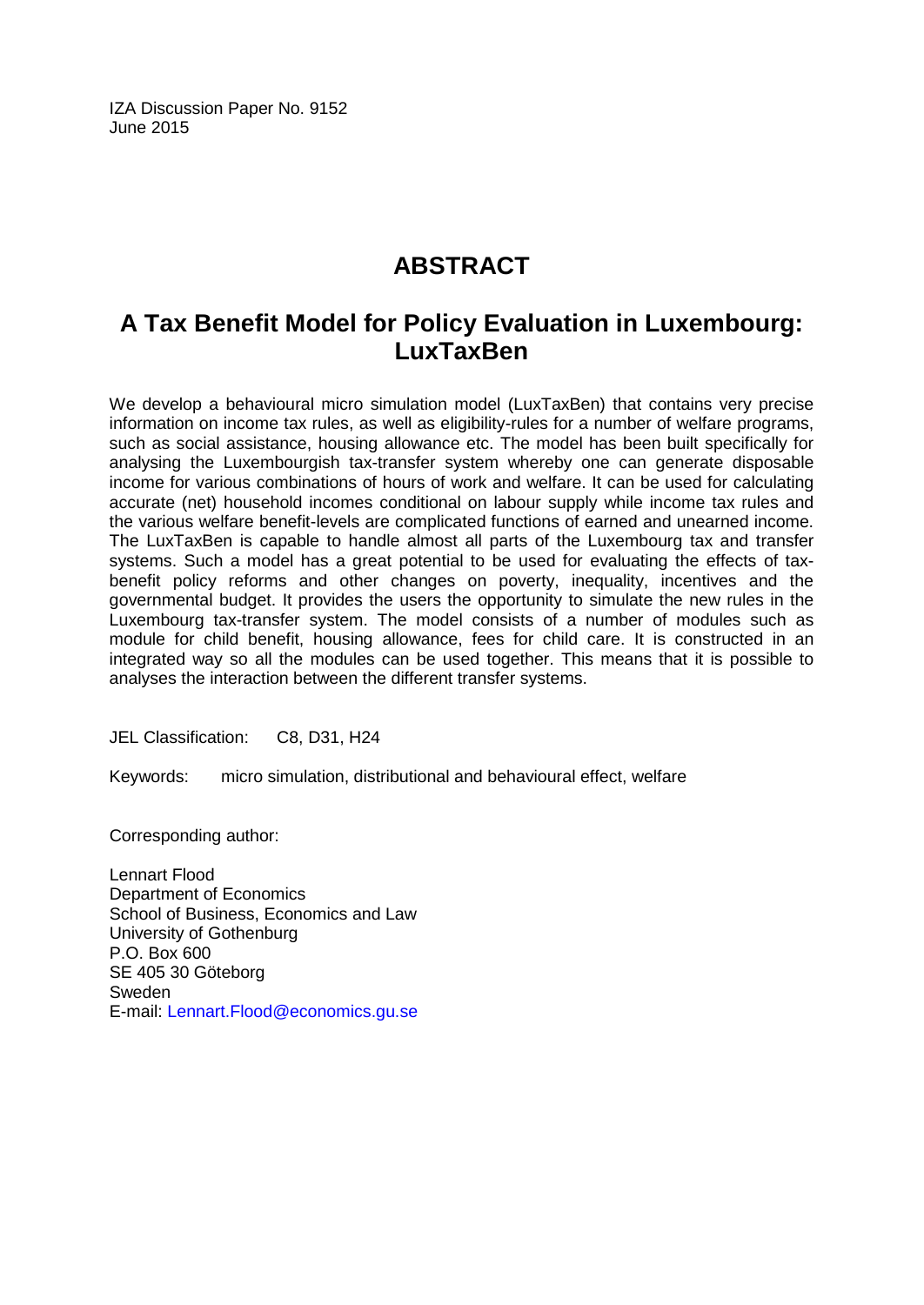#### 1. Introduction

Policy evaluation has become an integrated part of the design of tax and benefit systems. In many countries the core part of this evaluation consists of a tax-transfer program that based on representative data for the population calculates the household net income. This technique is usually referred to as micro simulation and has become popular for their ability to provide a priori assessment of different policy designs (Amedeo Spadaro 2007). It is used in economic policy analysis in order to assess the distributional consequences of a tax or benefit changes among heterogeneous groups of families and to estimate the likely cost to the government of a proposed or hypothetical policy reform (Creedy and Duncan 2002). It used to simulate individual or household behavior due to change of tax-benefit system or other types of economic and financial activities.

There are several micro simulation models for taxation, pensions, and other types of economic and financial activity. They are based on a specific period in time and are typically implemented by the government agencies or researcher or academics. Examples of static model include TAXBEN from the IFS in London (Brewer et al., 2007), SWEtaxben (Ericson et al., 2009) for Sweden, IZAΨMOD (Peichl et al., 2010) for Germany. The OECD Tax-Benefit model is another excellent instrument to program the tax benefit model for 38 countries (32 OECD countries and from 2005 Cyprus1, Latvia, Lithuania, Malta and from 2008 Bulgaria and Romania) for various family type. Another well-known micro simulation model for the European Union (EU) is EUROMOD. It enables to calculate and compare the effects of taxes and benefits on household incomes and work incentives for the population of each country and for the EU as a whole (Sutherland, 2007). Examples of dynamic micro-simulation, another stream of micro-simulation, include Pensim2 (a dynamic micro-simulation pension model) which dynamically simulates pension income for the next 50 years in the UK. LIAM (O'Donoghue et al., 2009), SESIM (Flood, 2008; Klevmarken, 2010) and Belgium MIDAS (Dekkers et al., 2010; Dekkers and Belloni, 2009). North American dynamic micro-simulation CORSIM, DYNACAN (Canada) and POLISIM (United States).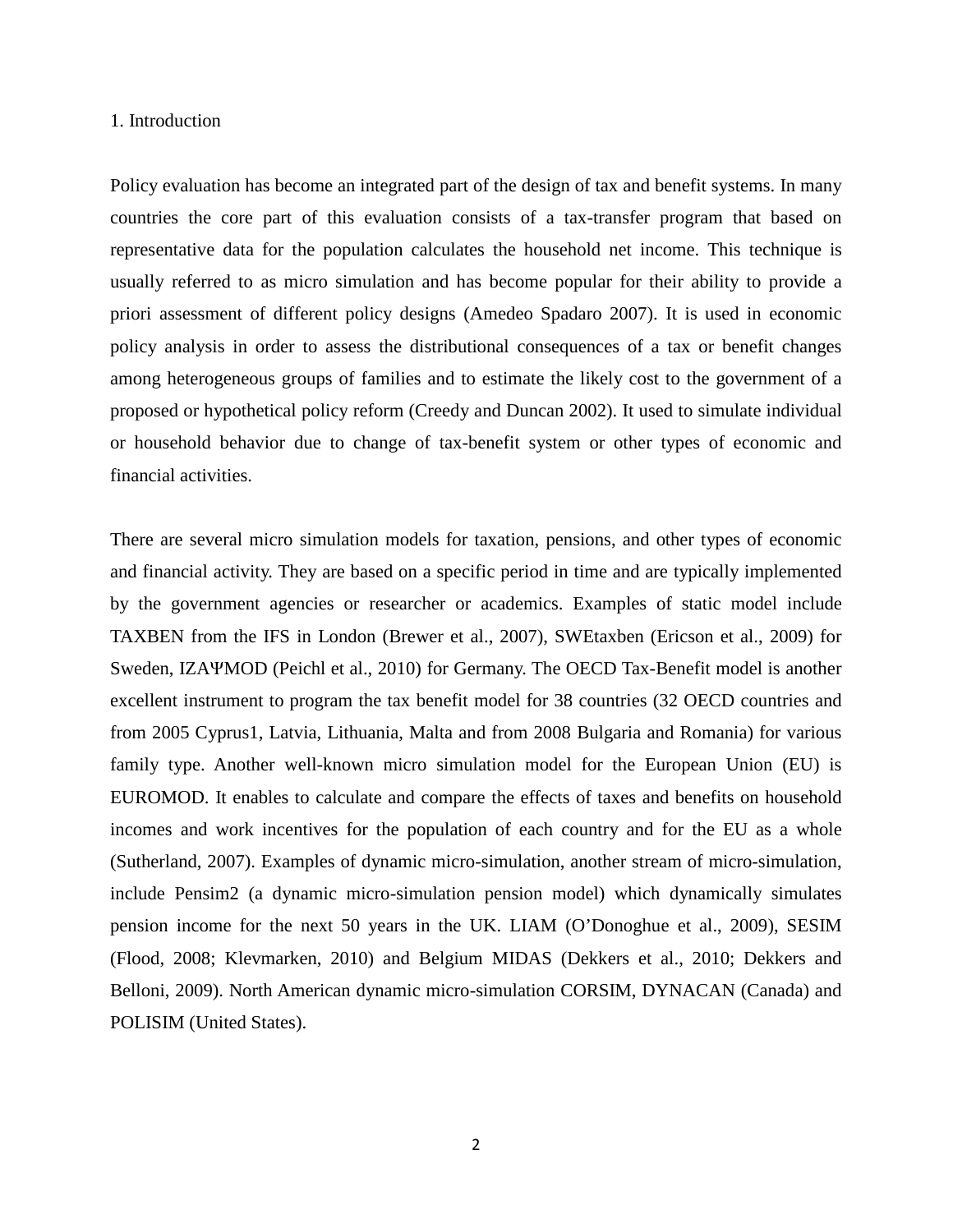However the most common micro simulation models are static and are classified into two part: with and without behavioral model. Models without behavioural effects are simply tax and benefit calculators that calculate disposable income for each household before and after a policy change. It offers the "morning after" effects of specified changes in Tax-Benefits policy. These models can have a great value for many reforms and especially those that implies minor adjustments where the assumption of no behavioural change can be realistic. However for large reforms that has large effects on economic incentives, the assumption that the households do not adapt to these changes is not so realistic. Thus it is essential to consider a model that allows for behavioural changes.

A micro simulation model for social Budget "SOBULUX" has been developed by Ministry of Social Security (IGSS) aiming to analyze the long term pension budget in Luxembourg. LIAM2 (Gaëtan et al., 2014 ) is another micro simulation model that have been developed and verified first time at the Federal Planning Bureau (FPB), Belgium and later on verified by the Luxembourg Team (LISER and IGSS). LIAM2 is a partial dynamic micro simulation model can be useful to analyze pensions and social transfers in the longer period allowing Luxembourg and other countries. Berger, Islam and Liegeois (2011) analyses the effect of behavioral responses to the significant changes in the tax-benefit system during 2001-2002 in Luxembourg for single women and women in couple. Disposable income were calculated using the micro simulation model EUROMOD.

In the discrete choice labor supply literature it is often argued that if restriction is not applied a priory in the optimization program, the monotonicity condition is not fully satisfied ex post (Liegeois and Islam, 2012). Liegeois and Islam provide an alternative solution how to simply complete the standard maximum likelihood program in order to derive an optimum that may lead to positive marginal utilities. To evaluate the budget set at different levels for the hours worked, the EUROMOD tax-benefit static micro simulation model was used in this paper.

To the best of our knowledge so far no behavioural micro simulation model has been developed exclusively for Luxembourg. Therefore we develop a micro simulation model LuxTaxBen (Luxembourg Tax Benefit micro simulation model) where a sophisticated labour supply model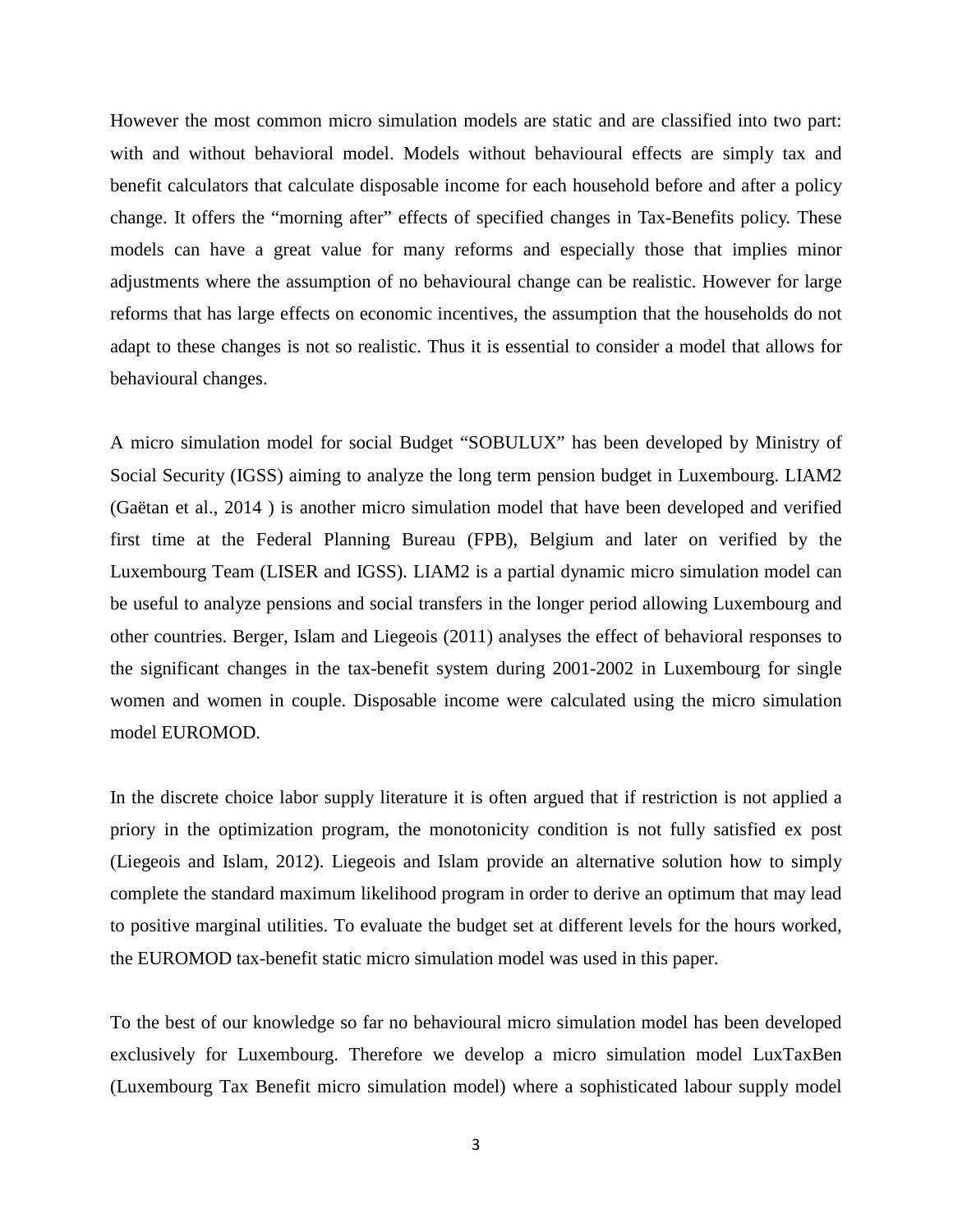has been integrated. The objective of this document is to give a description of LuxTaxBen. This model has a great potential to be used for evaluating the effects of tax-benefit policy reforms and other changes on poverty, inequality, incentives and the governmental budget. It contains very precise information on income tax rules, as well as eligibility-rules for a number of welfare programs, such as social assistance, housing allowance etc. It has been built specifically for analysing the Luxembourgish tax-transfer system whereby one can generate disposable income for various combinations of hours of work and welfare. It can be used for calculating accurate (disposable) household incomes, conditional on labour supply while income tax rules and the various welfare benefit-levels are complicated functions of earned and unearned income. It is constructed in an integrated way so all the tax and transfer modules can be used together. This means that it is possible to analyses the interaction between the different transfer systems. One objective of LuxTaxBen is to give the users the opportunity to analyze the effects of planned changes (new rules) in Luxembourg tax-benefit system. This model can be used by individual researchers as well as governmental and non-governmental offices. The current version of LuxTaxBen has been written in SAS-language.

The next section (section 2) describes a brief over view of LuxTaxBen. Section 3 describes the facilities of LuxTaxBen. Section 4 describes the robustness check by comparing various simulated/non simulated income components of EU-SILC, EUROMOD, and LuxTaxBen. Section 5 concludes the model after a short discussion.

#### 2. An over view of LuxTaxBen

The LuxTaxBen is a static as well as behavioural micro simulation model developed at LISER Luxembourg to predict distributional, behavioural and revenue effects of changes in the Luxembourg tax-benefit system. The structure of the model is inspired by the Swedish micro simulation model SWEtaxben (for details of SWEtaxben see Ericson et al. 2009) and it consists of four components: Program for Start/Input Data, Modelling for calculation of disposable income or Budget Set Program, Program for Behavioral model, and Control/main program. Below we describe these four components in details.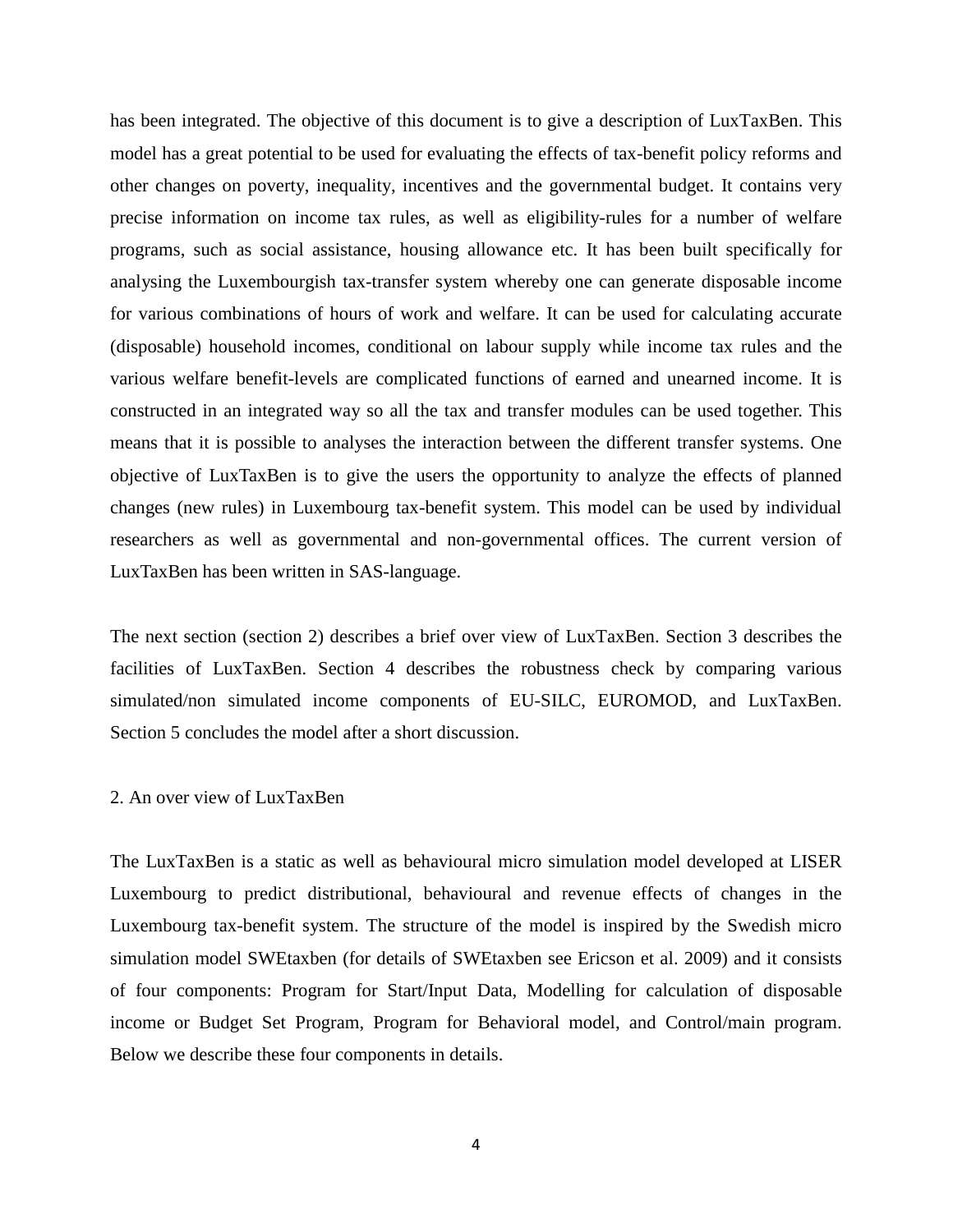#### 2.1 Program for Start/Input Data

This is the program which generates Start/Input Data and creates the basic building blocks for each of the different types of module runs. All information of individual and household characteristics as well as income components that are independent of hours of work are provided by this program. The Start Data is then used for estimating the necessary parameter in behavioral models as well as calculating disposable income using different modules. An important characteristic of this program is that it classifies all individuals into different status especially for those who are outside of the labor market. Below we describe eight different status based on age or occupation:

Individual status:

- 1. Child
- 2. Old age pension
- 3. Student
- 4. Disability/sick
- 5. Parental leave
- 6. Unemployed
- 7. Other
- 8. Employed

The way it classifies all individuals into different groups ensure that each individual belongs to one of this groups. This classification relates to full time status during the base year and is primarily based on the main income source. For example an individual is classified as pensioner if he receives the largest part of income from old age pension; similarly he is classified as a disabled if he receives the bulk part of income from old age pension. For student if he receives study loan. And so on. Of course some of the individuals (for example children) are very trivial. Their age related criteria do not follow the rule of income source. Therefore all individuals less than 18 are classified as a child and all individuals above 70 as an old age pensioner. It is worth to mention that all individuals involves in the simulations are not involved in the behavioral/stochastic models. For example individuals classified as children, students or on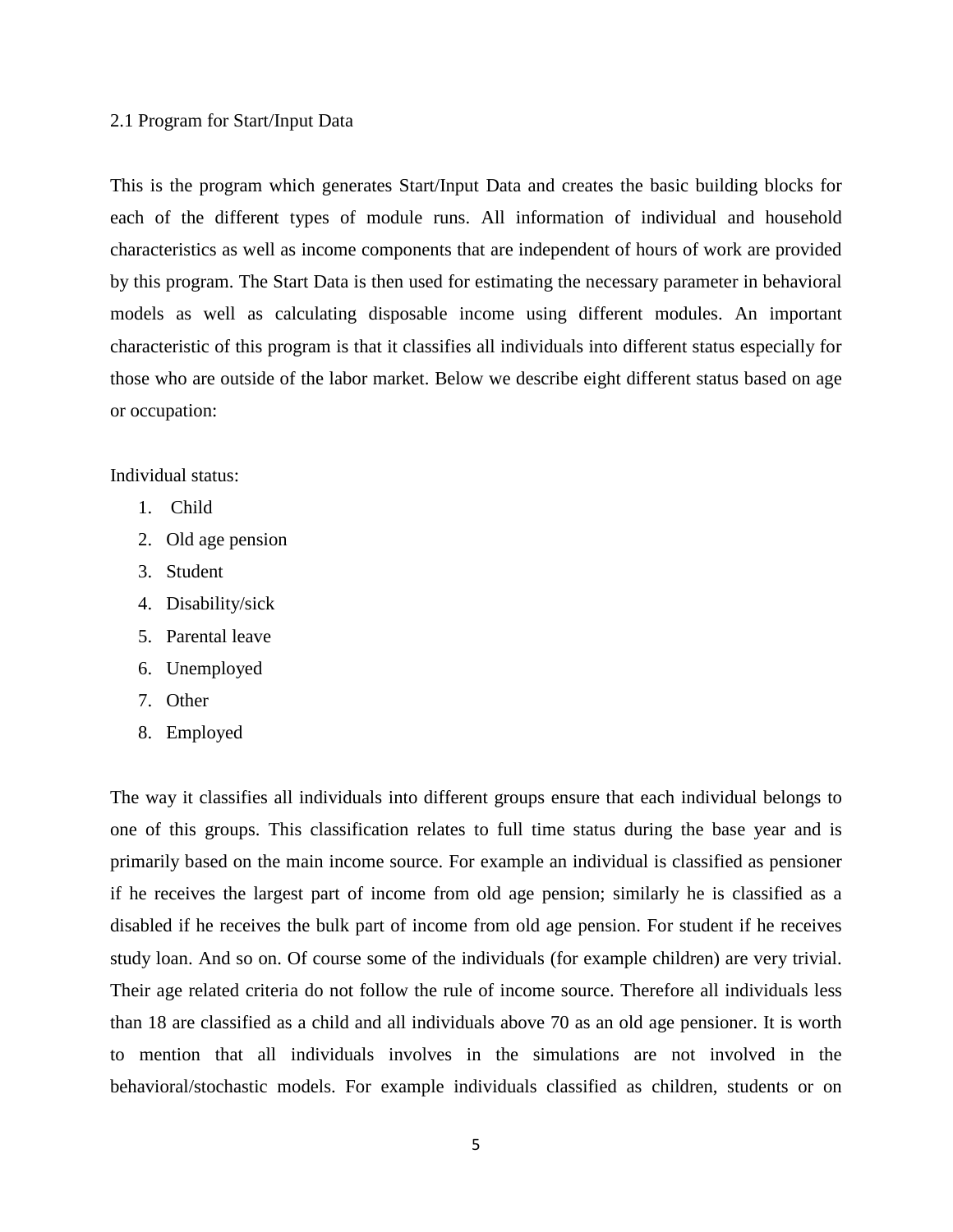parental leave as well as older children living with their parents are only included indirectly. All their available information of income is used in the calculation of household disposable income but this information is calculated in the Start Data and does not change in the simulation. Since LuxTaxBen is a static model people do not age and therefore a child is a child before and after a reform.

#### 2.2 Modelling for calculation of disposable income or Budget set Program

This part is primarily a tool for calculation of household disposable income evaluated at actual working hours. Suppose a couple determine their hours of work and consumption by maximizing household utility  $U(C, h_m, h_f)$  subject to the budget constraint<sup>[1](#page-7-0)</sup>:

$$
C = C_m + C_f + B \text{ and } C_j = w_j * h_j + y_j + v_j - t(X_j); j = m \text{ for male and } f \text{ for female.}
$$

Where C is the household disposable income;  $w^*$  h is the labor income (where w is the grosswage per hour and h is hours of market work per year). y is non labor taxable income. v is non labor non- taxable income. Income taxes are determined by the tax function  $t(X)$  and the argument of taxable income  $X = w * h + y - D$  and D is deductions/allowances. The amount means-tested subsidies are given by B, (social assistance, housing allowance, cost of childcare, etc). The income components included in v (such as the national child allowance) are not dependent on h and therefore calculated in the Program for Start Data and kept constant throughout the simulation. The income components included in y can be either dependent or independent on h. Capital gains for instance are independent of h whereas unemployment benefits and other transfers that are income dependent are calculated in Budget set Program. The simple principle (which however is not always followed) is that an income component that is not dependent on h is calculated in Program for Start Data and kept constant throughout simulation, whereas all other incomes are calculated in the Budget set program<sup>[2](#page-7-1)</sup>. Taking information of individual and household characteristics as well as income components that are independent of hours of work, several tax-transfers modules in Budget set Program determine all relevant sources of income and taxes needed to calculate individual and household disposable income. All

<span id="page-7-1"></span><span id="page-7-0"></span><sup>&</sup>lt;sup>1</sup> <sup>1</sup> For single household is of course a trivial simplification.<br><sup>2</sup> The reason for this principle is that the Budget set Program is called repeatedly for every individual and to speed up the evaluations only the minimum amount of calculation have been included.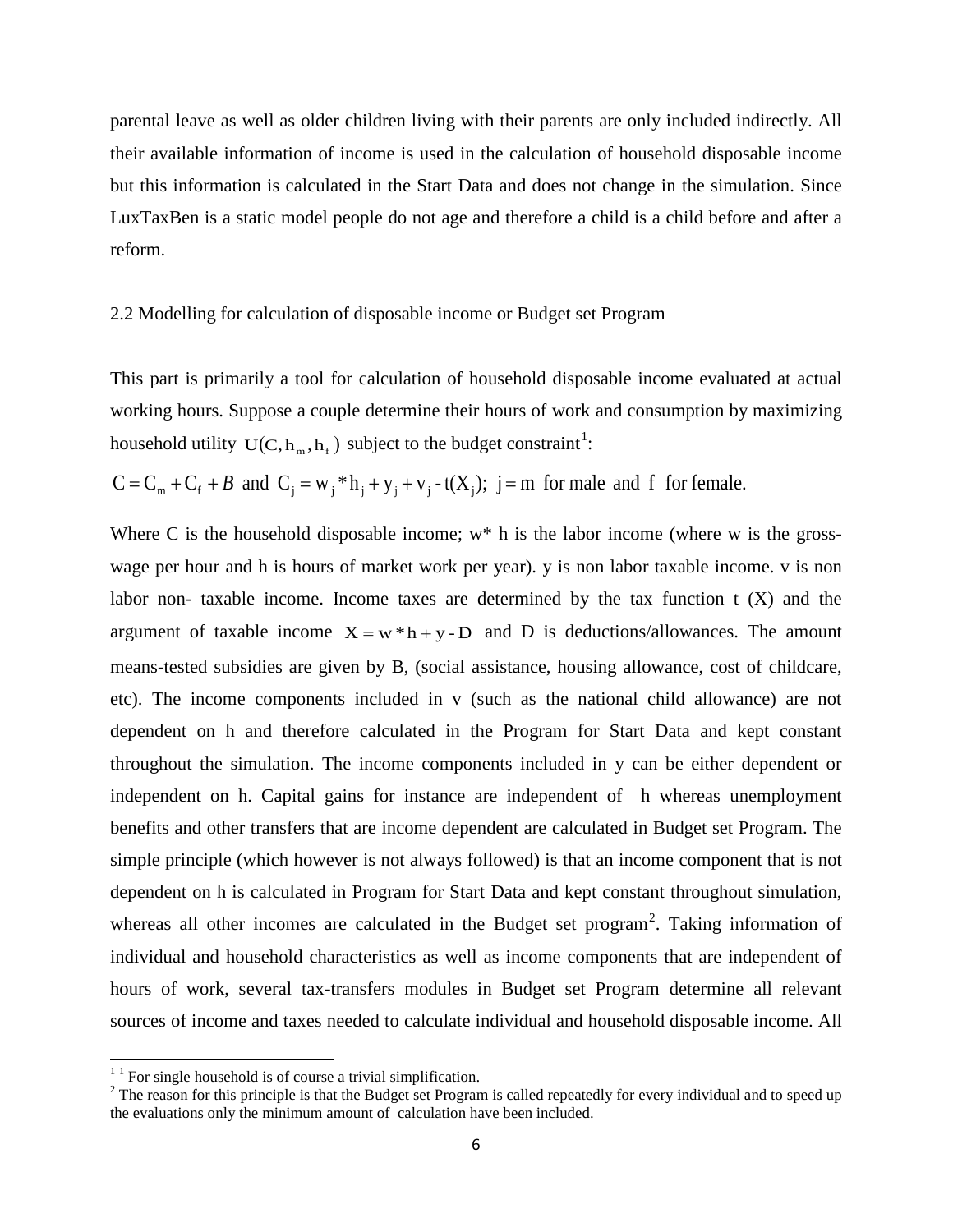tax-transfers modules in Budget set Program are divided into two part: individual part and household part.

#### 2.2.1 The individual part

Tax-transfer modules associated to individuals' specific income are constructed in the individual part and some examples of them are given below:

Disability: There are several disability benefits available in Luxembourg. For example disability allowance for adults, disability allowance for children. The disability<sup>[3](#page-8-0)</sup> allowance for adults' is known as 'revenu *pour personnes gravement handicapées'* or Severely Disabled Persons Income*.* To be eligible to this income a persons must be 18 years or more, at least 30% disabled, unable to work because of physical or mental incapacity and his disability occurred before the age of 65. The monthly disability allowance for an adults' is  $\epsilon$  1,118.54. Disability allowance for children is known as a supplementary allowance for disabled children. This allowance is paid to cover the costs related to the child's disability. To be eligible to this allowances, a child must be at least 50% mentally or physically disabled, less or equal to 18 years or more if the child is in full-time school.

Long-term care cash benefit: Since 1998, long-term care (LTC), either at home or in an institution, is a branch of compulsory social security and is managed at the central level in Luxembourg. It includes all costs of caregiving required for physical or cognitive inability. To be eligible to this benefit the person must be in a situation where he needs assistance of another person for carrying out his daily life activities. The benefit is obtainable at list six months and more than 3.5 hours/week.

Unemployment benefit: In order to qualify for unemployment benefits, the applicant must meet the following conditions:

- must be resident in Luxembourg;
- involuntarily jobless (exempt from the incident of dismissal for gross misconduct) ;
- must be between 16 and 64 years and not entitled for retirement or disability pension;
- ready to accept job;
- register with ADEM (an employment agency);

<span id="page-8-0"></span><sup>&</sup>lt;sup>3</sup> Person who unable to perform his job in the ordinary or the protected environment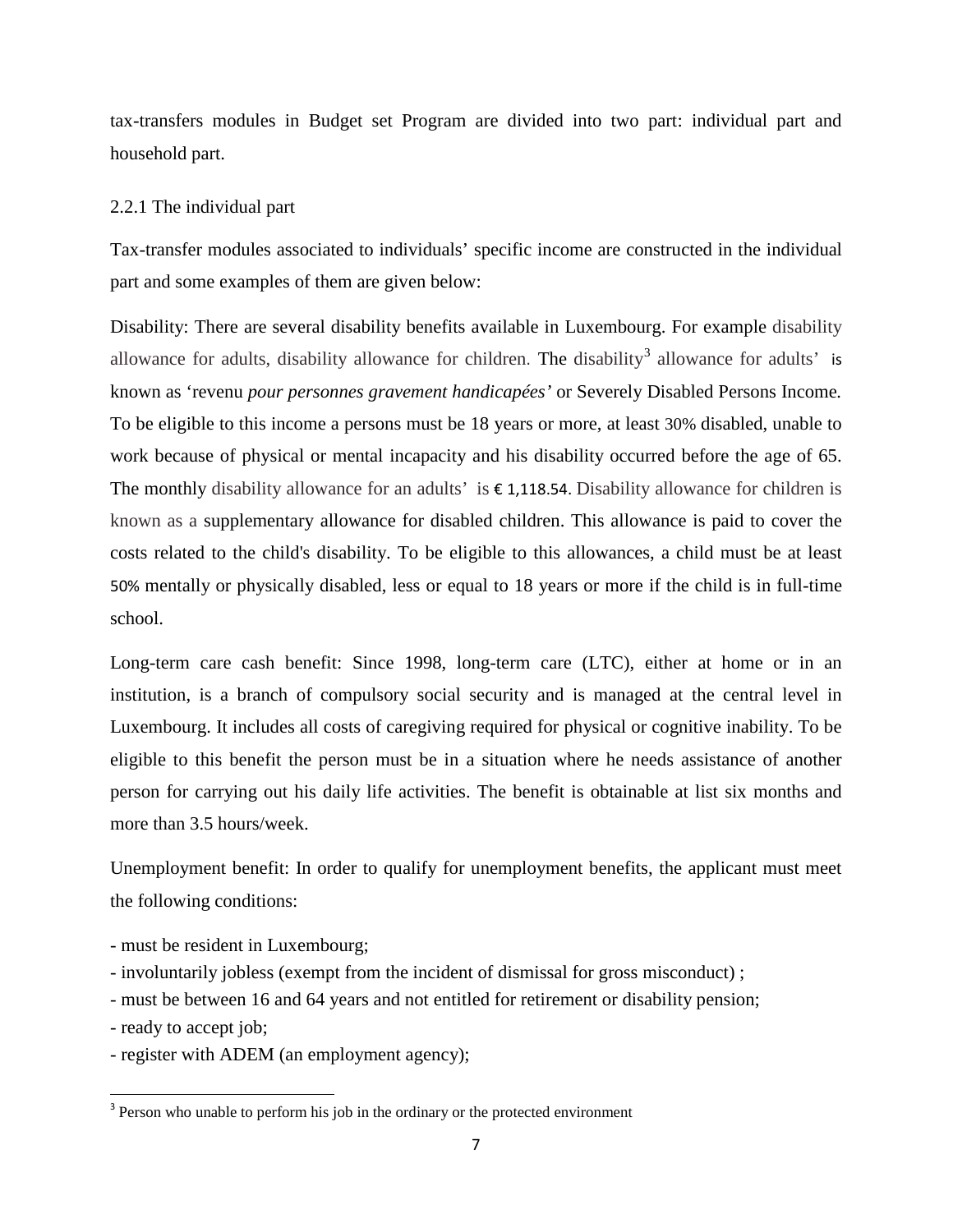- must be in job for at least 26 weeks during last year of enrolling with ADEM.

The unemployment benefit is determined at a rate of 80% (85% if there are dependent children) of average income in the last 3 months. The benefit cannot exceed 2.5 times the minimum social wage for the first 6 months, 2.0 times the minimum social wage for the next 6 months, and 1.5 time the minimum social wage thereafter. The benefits are payable for a maximum of one year although this can be extended by 6 to 12 months for unemployed persons over the age of 50, and by 182 days in some other circumstances. Unemployment benefits are increased each year in line with the cost of living index and are subject to social security contributions and taxes.

#### 2.2.2 The household part

In this phase all transfer system that affect household income are simulated. For example social assistance, housing allowance, and cost of childcare are simulated in this phase. The output is a dataset consisting of households, and recalculated variable (recalculated according to the simulation). The description of some important transfers associated to household' specific income are given below:

The guaranteed minimum income (RMG): The main objective of guaranteed minimum income (RMG) scheme in Luxembourg is to reduce social exclusion, ensure sufficient means for a decent standard of living and set up a measure of professional and social integration<sup>[4](#page-9-0)</sup>. The RMG can be either an integration allowance or a supplementary allowance. A person can be entitled either one of them or both depending on the household situation. These benefits are conditional to age and the resident history of the applicant. To apply for integration benefit a person has to be between 25 and 60 years; be the resident in Luxembourg at least 5 years within the previous 20 years; be involuntarily jobless (exempt from the incident of dismissal for gross misconduct); and be ready to accept job and training; The supplementary allowance is the difference between the family's gross income and maximum amount of the RMG. The calculation of RMG provided by the government depends on household gross income<sup>[5](#page-9-1)</sup>, the rent of the occupied household, the cost of living allowance, and the structure of the household; one adult, or more, children living in the

<span id="page-9-1"></span><span id="page-9-0"></span> $\frac{4}{5}$  The law issued in 1999 after some modification of the law issued in 1986.<br> $\frac{5}{2}$  All non means-tested benefits such as family allowances, maternity benefits, long-term care benefits are subtracted from household gross income.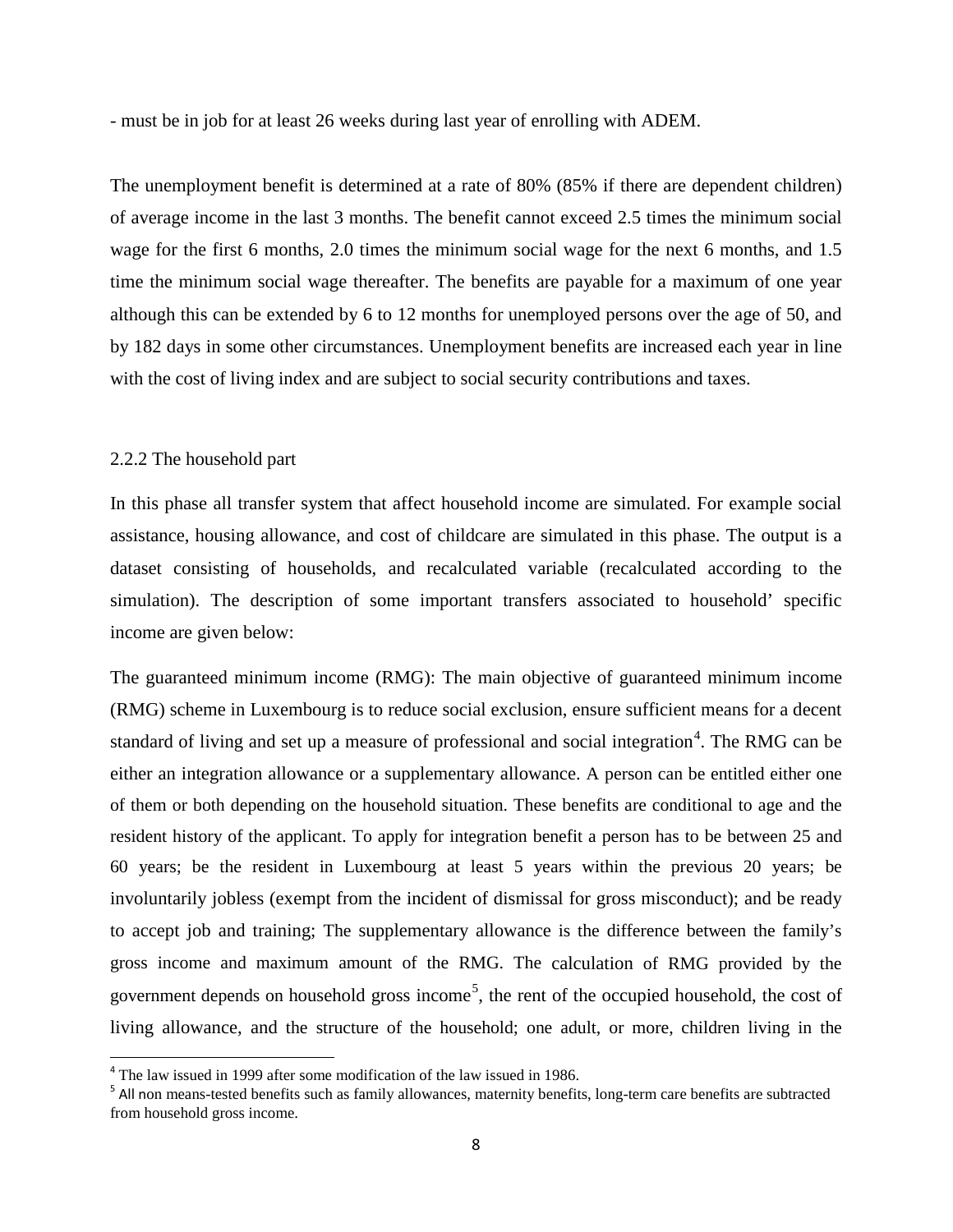household etc. It is fixed at  $\epsilon 1,118.54$ /month for first adult (base amount). For the second adult, the base amount is increased by 50% ( $\epsilon$ 559.27 /month) and for each subsequent adult, the base amount is increased by  $\epsilon$  320.00/month. Additionally, each child is entitled to receive  $\epsilon$ 101.74/month. RMG is mean tested benefit subject to household gross income

Cost of childcare: Cost of childcare or the "Chèque-service accueil" (CSA ) is an in-kind benefit that gives each child aged 13 years or less at least three free hours of care per week regardless of their parents' income. From the fourth hour of care on, the childcare price varies depending on the income of the parents, the rank of the child in the family and the number of dependent children in the family. The CSA is based on household income, number and age of children and some other household characteristics. For most parents of pre-school children, this policy implied substantially reduced childcare fees; as a consequence, the cost of market work has decreased and improved economic conditions for many families. Ultimately, these childcare measures aim to promote equality of opportunities for children. The idea is the following: by making childcare more accessible and less expensive, these policies help mothers to reconcile work-family life and, through this reconciliation, the equality of opportunities for children is guaranteed.

#### 2.3 Program for Behavioral model

To analyze the behavioral responses induced by different tax-transfers reform scenarios, this module offers prediction of labor supply model<sup>[6](#page-10-0)</sup>. For the prediction of labor supply we use translog specification (equation 1) of the direct utility function proposed by van Soest (1995).

$$
U(C, T - hj) = \alpha_1 \log(C) + \alpha_{11} (\log C)^2 + \alpha_2 (\log(T - hm)) + \alpha_{22} (\log(T - hm))2
$$
  
+  $\alpha_3 (\log(T - h_f)) + \alpha_{33} (\log(T - h_f))^{2} + \alpha_{12} \log(C) * (\log(T - hm))$   
+  $\alpha_{13} \log(C) * (\log(T - h_f)) + \alpha_{23} (\log(T - hm)) * (\log(T - h_f)) -$   
 $\alpha_4 P_{SA} - b_{fcm} D_m - b_{fcf} D_f$  (1)

<span id="page-10-0"></span> $6$  In order to analyze the behavioral responses of choice of disability, old age pension, unemployment etc induced by different tax reform scenarios, the Program for Behavioral model offers prediction of these variables by estimating discrete choice model. However, in the current version, only the labor supply models are included. Future extensions include a module for outsider (unemployment, disability, sickness) as well as a module for pensioner.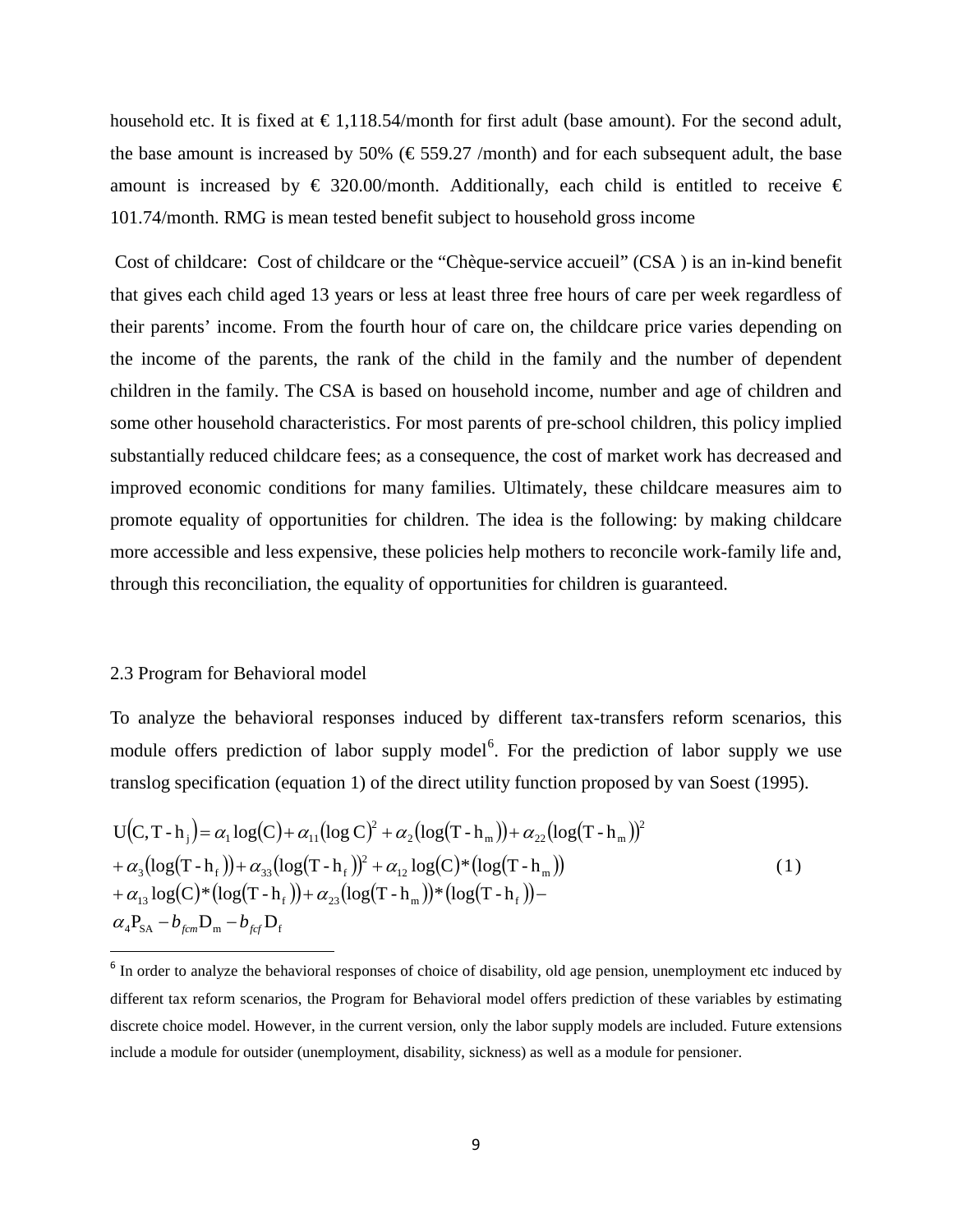In the estimation seven different classes or intervals 0, 1-500, 501-1000, 1001-1500, 1501-2000, 2001-2500, and above 2500 of working hours per year have been used. Thus the choice set for a couple household contains 98 (7\*7\*2) combinations of income C, hours h, and welfare participation.

 $(T - h_j)$  is leisure and T is an upper limit (4 000 hours/year).  $P_{SA}$  is one if the household is a receiver of social assistance else zero.  $D_j$  is dummy for fixed cost equal to one if working hours is above zero. We assume that the utility function is increasing in income and leisure and decreasing in welfare participation. The disutility from participation in social assistance is assumed to reflect the non-monetary costs, such as fixed costs or "stigma", and is included to account for nonparticipation among eligible families.

In order to implement the model, we also have to specify the nature of heterogeneity in household preferences and the stochastic disturbances. For the household model heterogeneity in preferences for leisure is introduced as,

for male leisure

for female leisure

$$
\alpha_{2} = \sum_{k=1}^{K} \alpha_{2,k} z_{k} + \phi_{m}
$$
\n
$$
\alpha_{3} = \sum_{k=1}^{K} \alpha_{3,k} z_{k} + \phi_{f}
$$
\n
$$
\alpha_{4} = \sum_{j=1}^{J} \alpha_{4,j} z_{j} + \phi_{P_{SA}}
$$
\n(2)

for welfare particiaption

The z-vector includes measurable individual and household characteristics and the  $\phi$ 's represents unobserved variables that affect preferences for leisure and welfare participation. As usual it is assumed that an important source for population heterogeneity in terms of preferences for leisure is unobserved. In order to account for this, we formulate a finite mixture model, which allows for unobserved heterogeneity in a very flexible way without imposing a parametric structure. To make the model estimable, additional random disturbances are added to the utilities of all choice opportunities.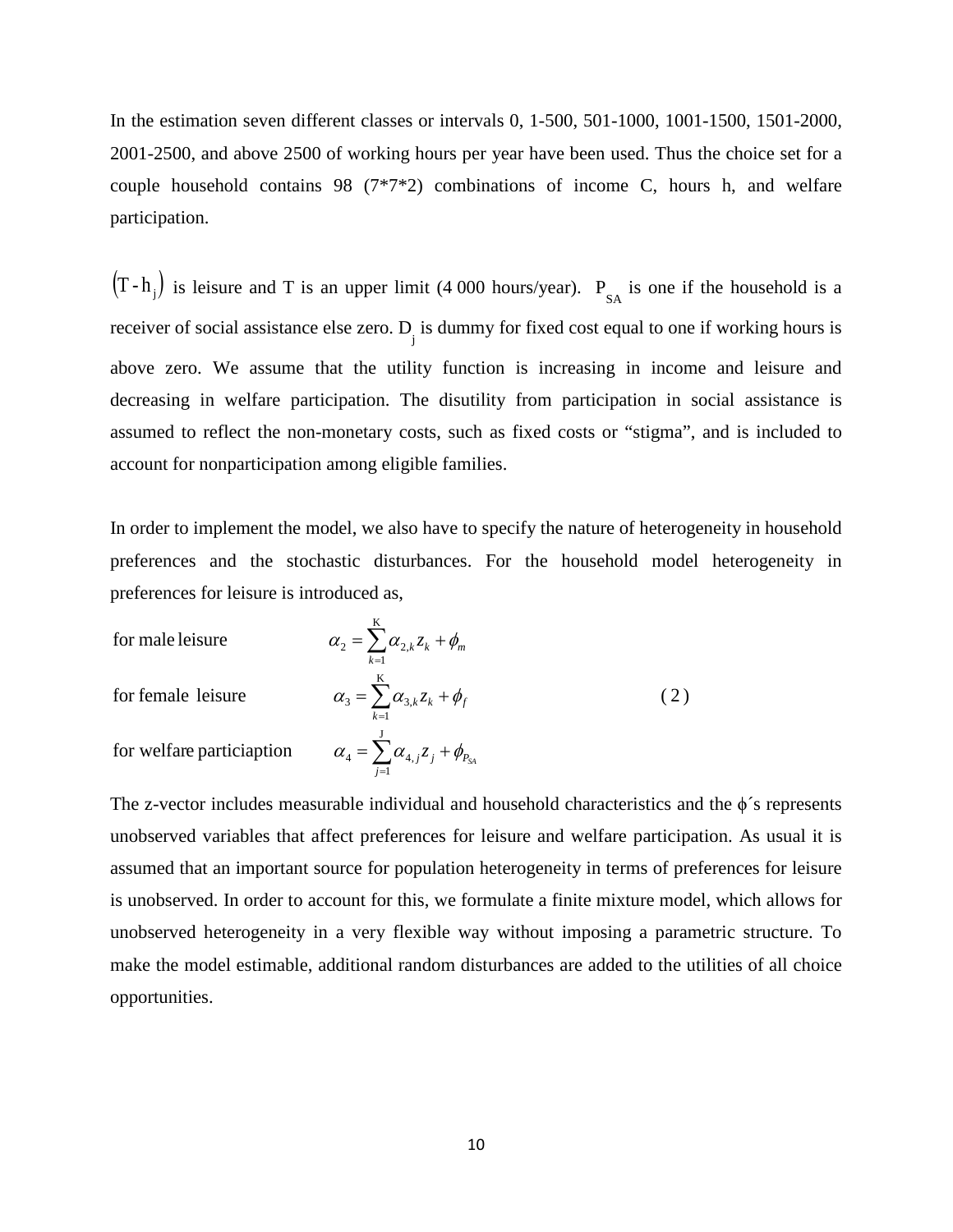Equation 1 is estimated using information from the "Panel Socio-Economique Liewen zu Lëtzebuerg (PSELL3)<sup>[7](#page-12-0)</sup>. This data is the Luxembourgish share of the European Union-Statistics on Income and Living Conditions (EU-SILC). It includes information based on a sample of individuals taken from the Luxembourg Population of year t and the collected income information refers to the year t-1 (for example earning form 2009 would be included for the PSELL3/2010). In order to determine the observed heterogeneity of preference for leisure and welfare participation, the model includes age, regional dummy, numbers of children, nationality, and education. Individual with minimum income 12 Euro/hour as well as maximum income 400 Euro/hour are included in the sample. We drop some individual who works more than 4000 hours/year and who is below 18 and over 65 years. We choose couple households where both spouses are in the workforce (status=7 or 8). Household with more than two couples are excluded. Finally a total of 1009 couple households are selected for estimation. Table 2 present the actual and predicted hours of work for

| Table 2 presents the percentages of actual and predicted working hours for male and female in |
|-----------------------------------------------------------------------------------------------|
| couple with 98 combinations using PSEL 2010 (income year 2009).                               |

|        |           | 0 Hour | 250           | 750   | 1250  | 1750                 | 2250                  | 2750<br>and<br>More<br>Hours |
|--------|-----------|--------|---------------|-------|-------|----------------------|-----------------------|------------------------------|
|        |           |        | Hours<br>0.10 | Hours | Hour  | <b>Hours</b><br>2.48 | <b>Hours</b><br>75.02 | 18.04                        |
| Male   | Predicted | 1.68   |               | 0.59  | 2.08  |                      |                       |                              |
|        | Actual    | 2.18   | 0.20          | 0.50  | 1.98  | 2.28                 | 75.02                 | 17.84                        |
|        |           |        |               |       |       |                      |                       |                              |
| Female | Predicted | 40.14  | 2.68          | 5.35  | 13.38 | 18.83                | 14.97                 | 4.66                         |
|        | Actual    | 39.25  | 3.96          | 4.96  | 18.73 | 10.51                | 19.92                 | 2.68                         |

Source: LuxTaxBen

<span id="page-12-0"></span><sup>&</sup>lt;sup>7</sup> Estimated parameter of couple, single father, and single mother labour supply models with administrative (IGSS) data are presented in the appendix. The labour supply estimates from PSELL survey data are not presented in the paper but available on request.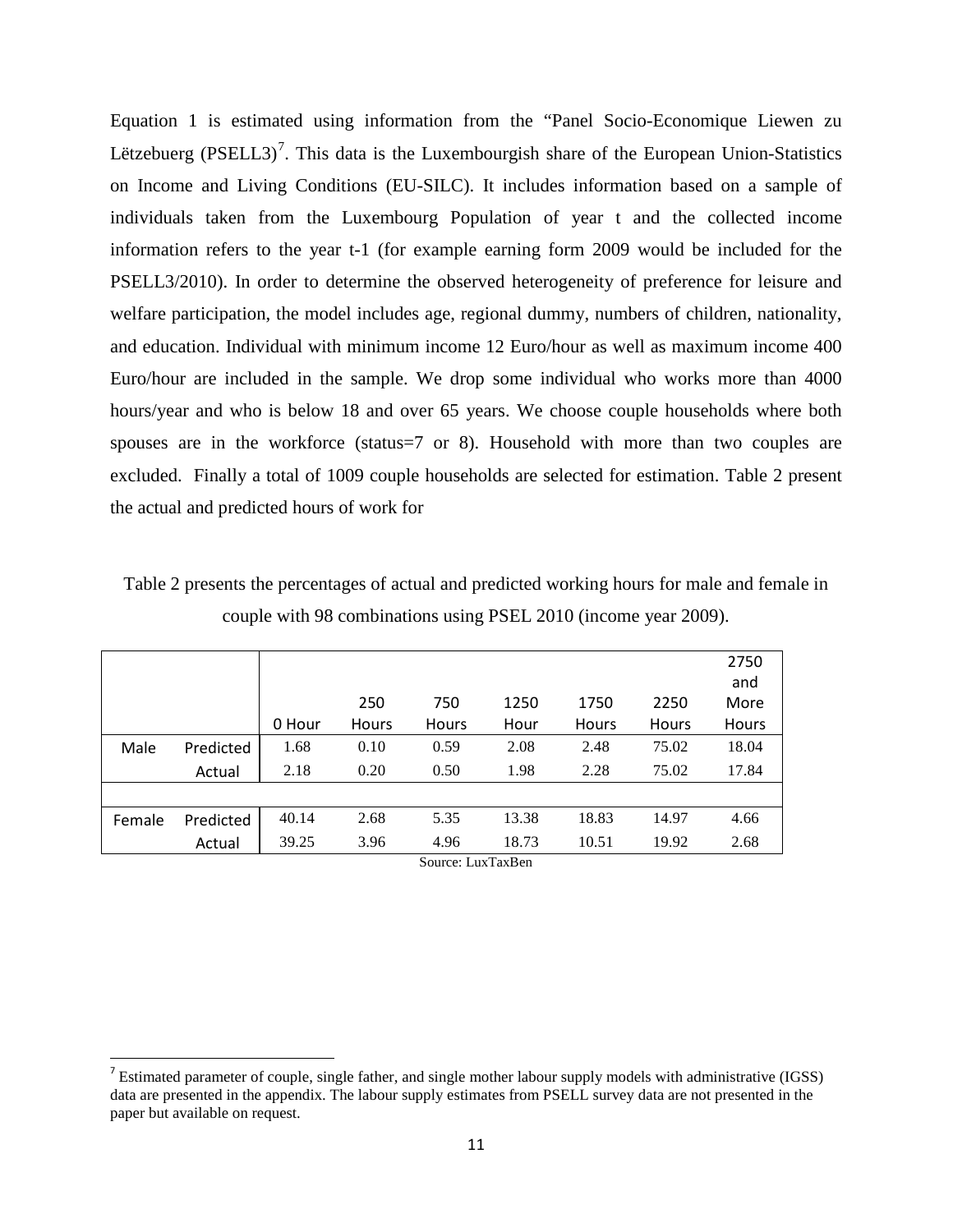|        |           |                   |           | 2250 Hours and |
|--------|-----------|-------------------|-----------|----------------|
|        |           | 0 Hour            | 750 Hours | more           |
| Male   | Predicted | 2.78              | 2.68      | 94.55          |
|        | Actual    | 2.18              | 2.68      | 95.14          |
|        |           |                   |           |                |
| Female | Predicted | 40.63             | 27.65     | 31.71          |
|        | Actual    | 39.25             | 27.65     | 33.10          |
|        |           | Source: LuxTaxBen |           |                |

Table 3 presents the percentages of actual and predicted working hours for male and female in couple with 18 combinations using PSEL 2010 (income year 2009).

male and female in couple. This model was estimated with 98 combinations of working hours, income and welfare participation using PSEL 2010 (income year 2009). The predicted hours are very similar to actual hours for male. However predicted hours for female are somewhat deviated from actual hours particularly working 1250 and more hours' per year. This could be explain by the fact that our combinations approaches are rather broad which cannot capture well the part time work. Therefore we reduce number of choices of hours from 7 to 3 and estimate the model with (3\*3\*2) 18 hours, income and welfare participation combinations. Table 3 presents the percentages of actual and predicted working hours for male and female in couple estimated with 18 combinations. The result shows that predicted hours are very close to actual hours.

|        |                     | 0 Hour | 250<br><b>Hours</b> | 750<br>Hours | 1250<br>Hour | 1750<br>Hours | 2250<br>Hours | 2750<br>and<br>More<br>Hours |
|--------|---------------------|--------|---------------------|--------------|--------------|---------------|---------------|------------------------------|
|        |                     | 8.73   | 3.06                | 4.70         | 2.80         | 13.15         | 65.22         | 2.34                         |
| Male   | Predicted<br>Actual | 9.32   | 3.96                | 2.94         | 3.39         | 12.31         | 65.87         | 2.22                         |
|        |                     |        |                     |              |              |               |               |                              |
| Female | Predicted           | 44.79  | 4.81                | 7.75         | 12.39        | 15.90         | 11.93         | 2.43                         |
|        | Actual              | 44.82  | 6.70                | 5.85         | 14.07        | 9.42          | 18.52         | 0.62                         |

Table 4 presents the percentages of actual and predicted working hours for male and female in couple with 98 combinations using administrative (IGSS) data 2009.

Source: LuxTaxBen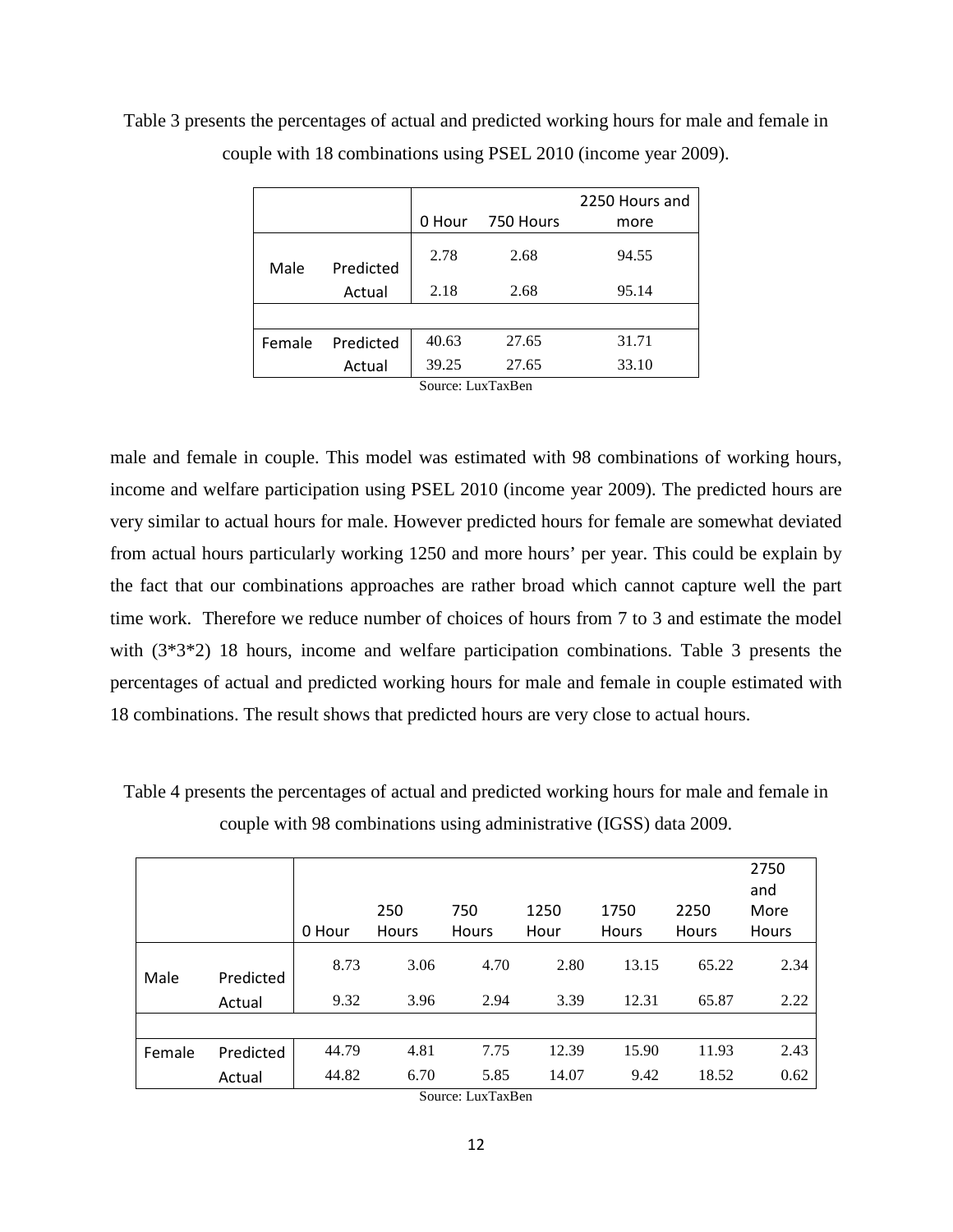|        |           |                   | 750          | 2250  |
|--------|-----------|-------------------|--------------|-------|
|        |           | 0 Hour            | <b>Hours</b> | Hours |
| Male   | Predicted | 9.29              | 10.16        | 80.55 |
|        | Actual    | 9.32              | 10.28        | 80.4  |
|        |           |                   |              |       |
| Female | Predicted | 44.63             | 26.36        | 29.01 |
|        | Actual    | 44.82             | 26.62        | 28.56 |
|        |           | Source: LuxTaxBen |              |       |

Table 5 presents the percentages of actual and predicted working hours for male and female in couple with 18 combinations using administrative (IGSS) data 2009.

Further, to see from another dimension, we estimate labour supply model for male and female in couple using administrative data available in the data warehouse of General Inspector of Social Security (IGSS) in Luxembourg. Table 4 and 5 present the goodness of fit of labour supply model estimated with 18 and 98 combinations respectively. The data are well fit for both male and female with 18 combinations but as before rather distinct for female with 98 combinations.

So far we have checked the predictive power of labour supply model estimated for couple household. Now we will show how this model perform for single mother and single father. Table 6 presents the percentages of actual and predicted working hours for single father and single mother with 6 (3\*2) combinations of working hours, income and welfare participation using administrative (IGSS) data 2009. The findings show that the model fit well.

Table 6 presents the percentages of actual and predicted working hours for single father and single mother with 6 combinations using administrative (IGSS) data 2009.

|               |           |        | 750   | 2250         |
|---------------|-----------|--------|-------|--------------|
|               |           | 0 Hour | Hours | <b>Hours</b> |
| Single Father | Predicted | 7.77   | 13.40 | 78.84        |
|               | Actual    | 8.27   | 13.49 | 78.25        |
|               |           |        |       |              |
| Single Mother | Predicted | 20.37  | 24.74 | 54.89        |
|               | Actual    | 20.71  | 25.11 | 54.17        |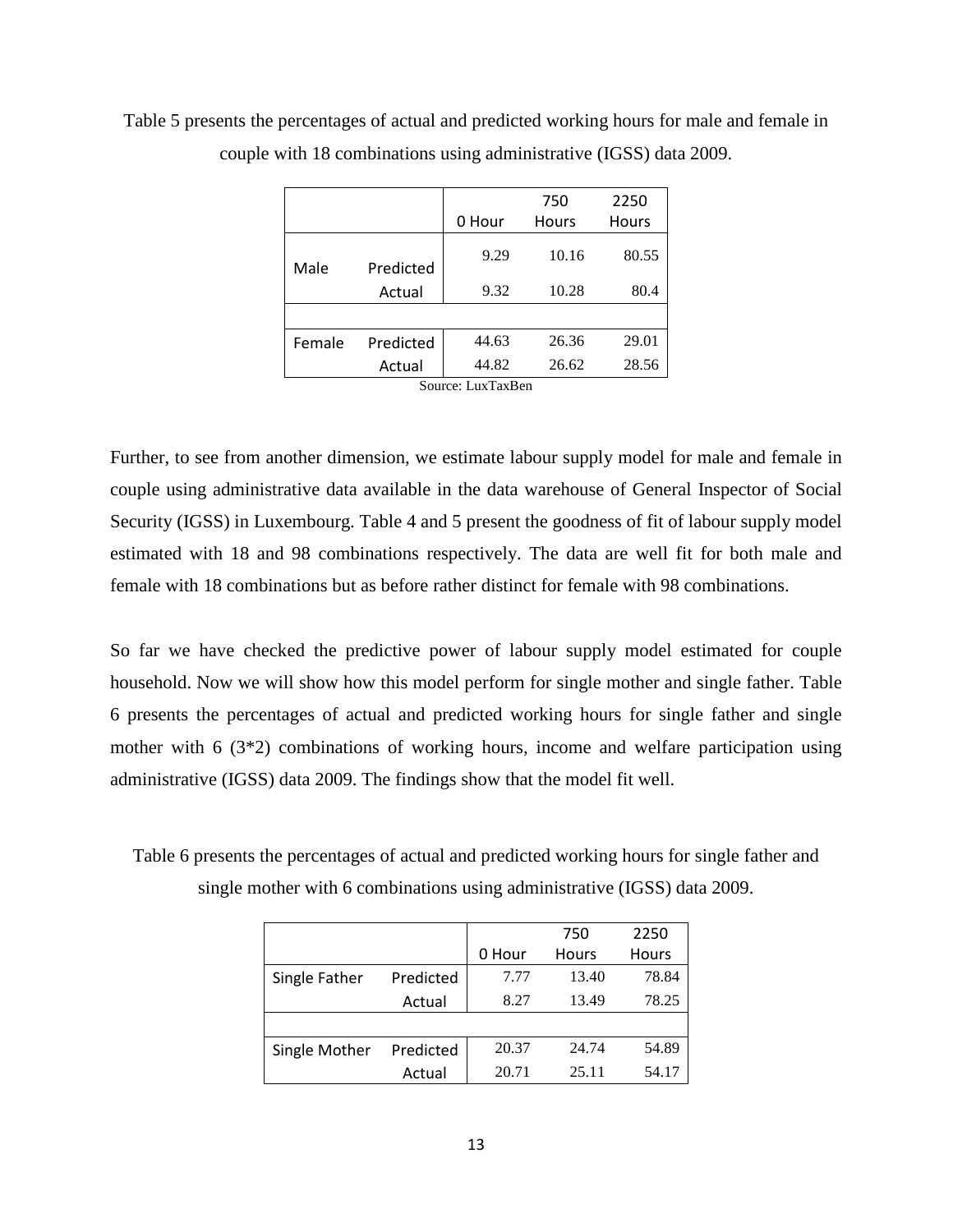#### 2.4 Control/Main Program

This is the main program which first executes Budget Set program before the reform with existing tax-transfers rules. Of course these rules are implemented in Budget Set program described above. The rules before can either be hypothetical rules or existing rules. The main program then executes Budget Set program after the reform with the new rules. Note that if the simulation is a comparison over time, for instance 2010 and 2014, than changes in prices and income has to be considered. This is considered by different price and income base amounts but earnings have also been indexed and of course also other income sources can be indexed. In order to execute Control Program it is useful to understand all the steps associated with LuxTaxBen (see Figure 1).

Below we describe steps involves with LuxTaxBen. Indeed, these steps will be the same both for the simulation before and after a reform, the only difference is changes in tax-transfer rules.



household and income variables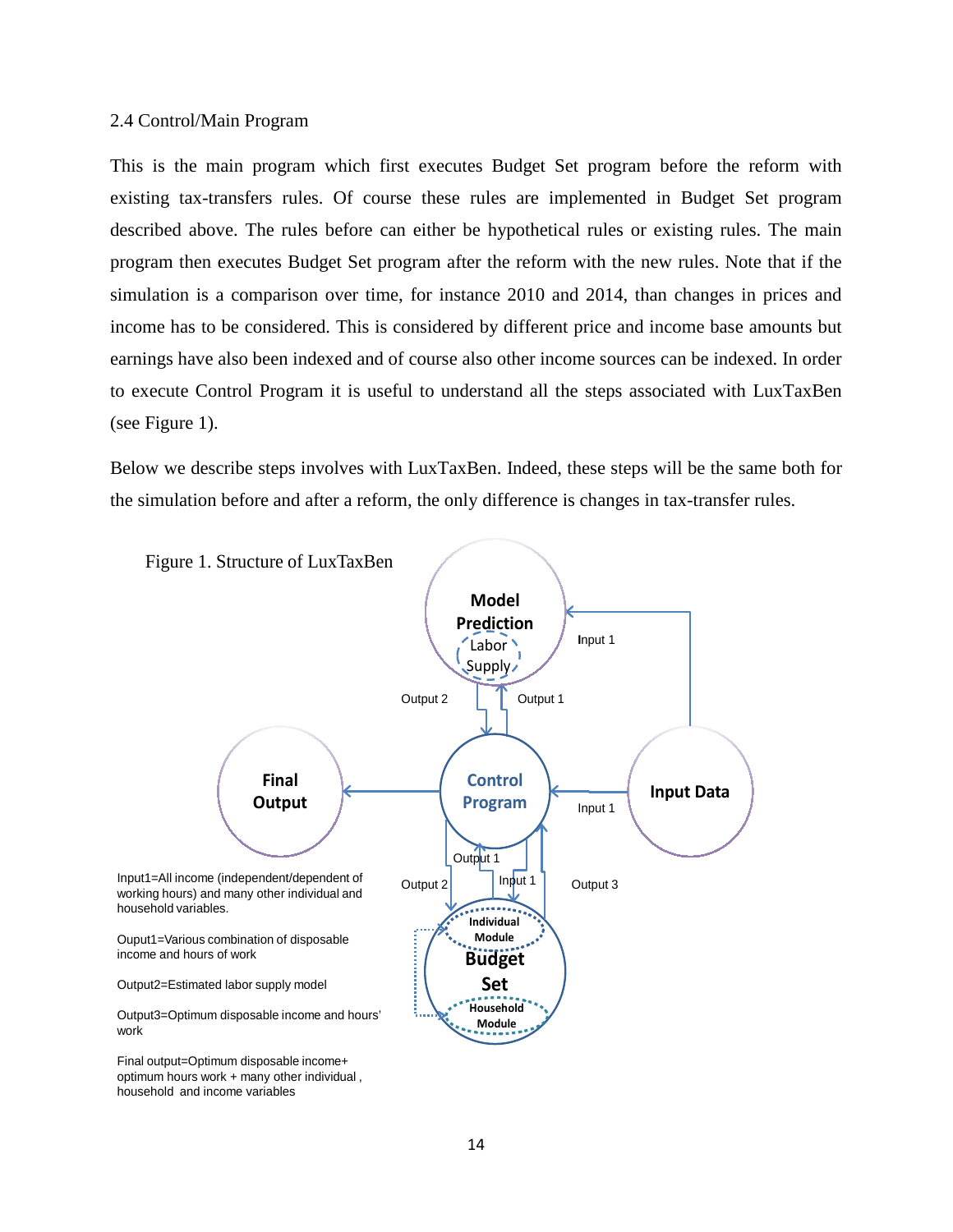In first step, the control program execute Budget Set program repeatedly and provide output1 (various combinations of disposable income and hours of work) for each individual in the risk population<sup>[8](#page-16-0)</sup> using input1 (all income and other individual and household characteristics). Thus, for each single household 14 calls (7 working classes with 2 social assistance status) requires to calculate 14 disposable income and for couples this requires 98 calls (7\*7\*2) for 98 disposable income to construct his choice set<sup>[9](#page-16-1)</sup>. Note that for the couples at least one of the spouses should belong to the population at risk.

In next step, labor supply model is estimated using input1 and output1 to predict working hours, disposable income as well as welfare participation. This step utilize discrete choice model and provide output2 (estimated labor supply model equation 1 described in section 2.3).

Finally, the control program execute Budget Set program again and provide output3 (disposable income) as well as final output (output $3 +$  other necessary information required for analysis) using input1 and output2. At this stage the disposable income is calculated at predicted individual-status and at predicted working hours. Thus, this is the predicted disposable income for the individuals/households that are the results of the tax-transfer rules. By changing these rules and repeating the calculation of disposable income before and after a reform can be compared. Of course the results dependent on the econometric models $^{10}$ .

#### 3. Facilities of LuxTaxBen

One objective of LuxTaxBen is to give the users the opportunity to analyze the effects of planned changes (new rules) in the tax-benefit system. This model can be used by individual researchers as well as governmental and non-governmental offices. As we already mentioned that the LuxTaxBen are developed to model the specific accepted rules in the Luxembourg tax and

<span id="page-16-0"></span><sup>&</sup>lt;sup>8</sup> All individual working or voluntarily non-working are typically known as risk population in traditional labor supply studies. Thus the individual-status 7 and 8 defined in section 2.1 are treated as risk population in

<span id="page-16-1"></span><sup>&</sup>lt;sup>9</sup> Similarly, for each single household with 3 working classes and with 2 social assistance status requires 6 calls  $(3^*2)$ to calculate 6 disposable income. For couples this requires 18 calls  $(3*3*2)$  for 18 disposable income to construct his choice set

<span id="page-16-2"></span> $10$  For a detailed see for example Ericson et al (2009).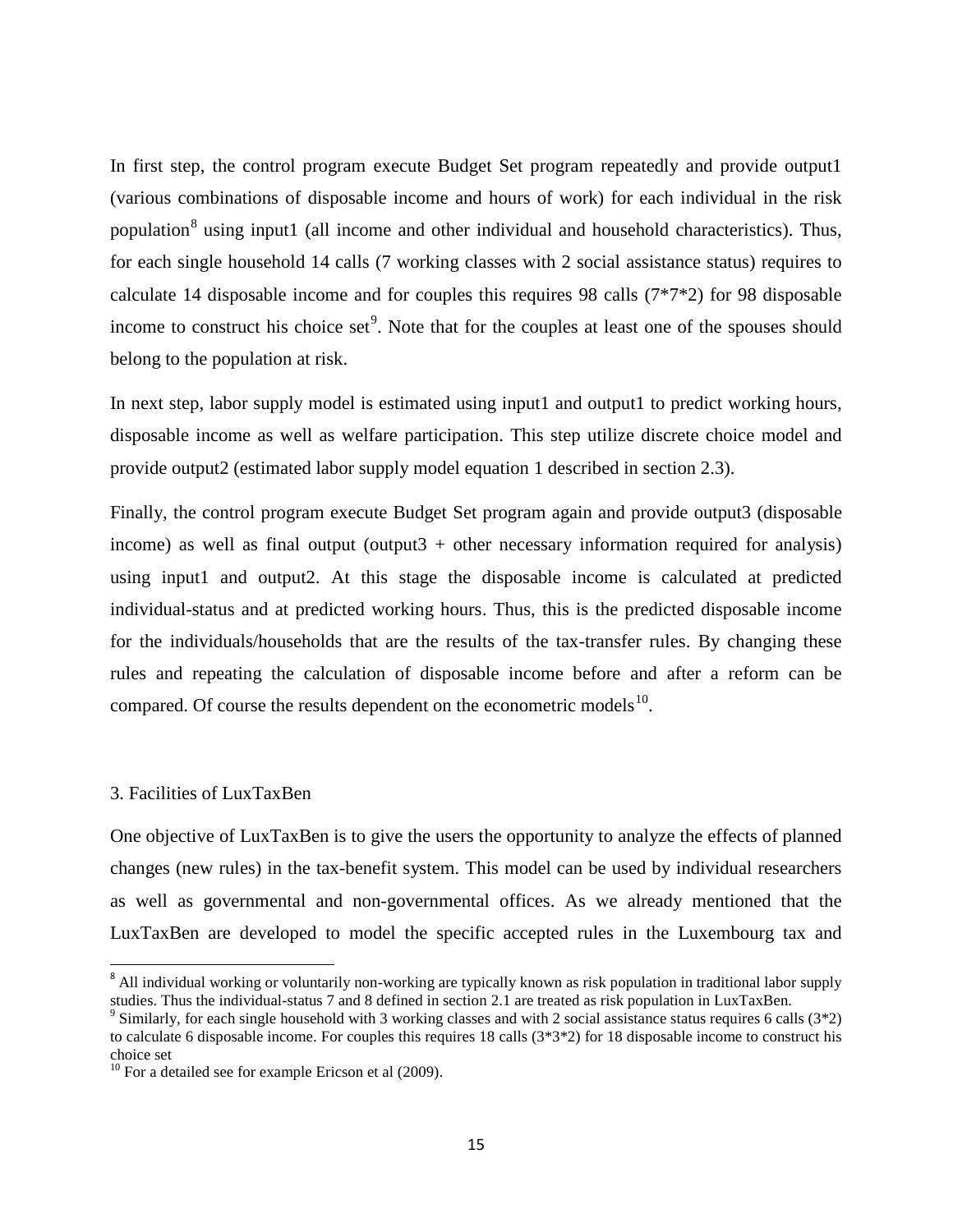transfer system. It consists of a number of modules such as module for child benefit, housing allowance, social assistance, fees for child care. It is constructed in an integrated way so all the modules can be used together. This means that it is possible to analyze the interaction between the different transfer systems. The model programs are developed in the SAS-language. One disguising characteristic of this model is flexibility. Meaning that the model is flexible enough to create a new version of it by updating the database and new rules. For additional updates it includes updates of rules according to changes in the tax or transfer systems. The information is adjusted with respect to individual variable values as well as with respect to structural changes of demographic type. The individual variable values in the database are so called "uprated". A number of economic variables are "uprated" by known or expected changes in an index (CPI) correlated with the variable. However characteristics of an individual (for example age, nationality, residence) are not "uprated".

#### 4. Robustness

As it is well known that EUROMOD is a unique source and a recognized standard tool to simulate the effect of tax-transfers reform for the population of each EU countries including Luxembourg. The model enable us to simulate all individual and household income components (including disposable income) using available information from the European Union Statistics on Income and Living Conditions (EU-SILC). Therefore, to control robustness of performance of LuxTaxBen, it will be appropriate to compare the static output between EUROMOD and LuxTaxBen. It is worth to mention that the two model are different by construction although the objective are almost identical. For example EUROMOD makes use of individual unit and LuxTaxBen makes use of household unit to simulate both individual and household level of income.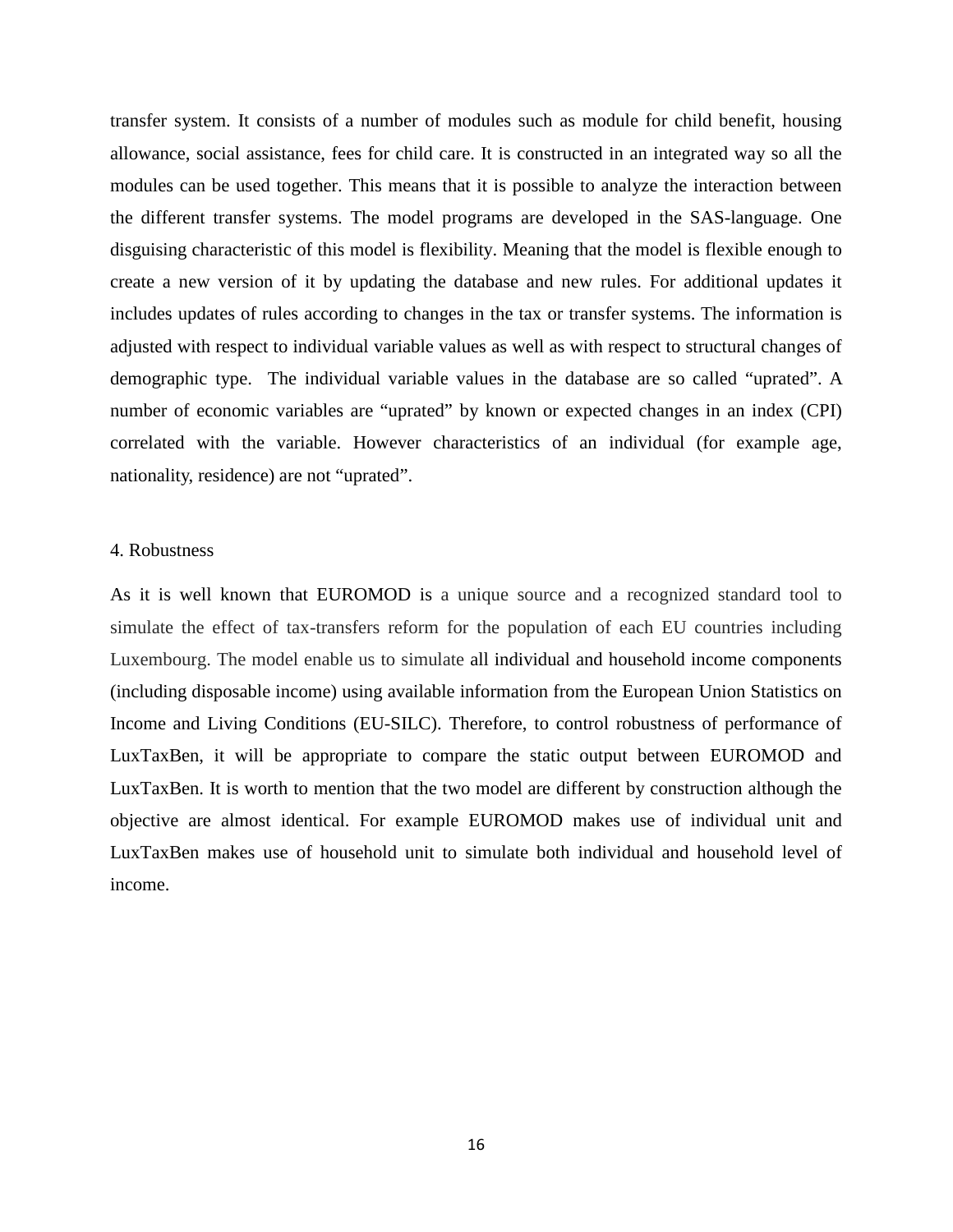|     | <b>Income components</b>           | <b>EUROMOD</b> | <b>EUSILC</b> | <b>LuXTaxBen</b> |
|-----|------------------------------------|----------------|---------------|------------------|
| (a) | Labor Income                       | 77457.62       | 77309.36      | 77521.23         |
| (b) | Investment income                  | 1254.37        | 1254.37       | 1254.37          |
| (c) | Income from child below 16         | 7.43           | 7.43          | 7.43             |
| (d) | Pension from private pension plans | 7.22           | 7.22          | 7.22             |
| (e) | Property income                    | 1261.06        | 1261.06       | 1261.06          |
| (f) | Intra house hold transfer received | 91.36          | 91.36         | 91.36            |
| (g) | <b>Maintenance Payments</b>        | 430.50         | 430.50        | 430.50           |
| (h) | <b>Original income</b>             | 79648.56       | 79500.30      | 79712.17         |
| (1) | Social assistance (RMG)            | 653.74         | 228.81        | 752.04           |
| (j) | Expensive life allowance           | 366.66         | 46.38         | 316.68           |
| (k) | Housing allowance                  | 326.37         | 326.37        | 311.66           |
| (1) | Scholarship for Tertiary education | 127.86         | 10.07         | 10.07            |
| (m) | <b>Means-tested benefits</b>       | 1474.63        | 611.63        | 1390.46          |
| (n) | Child benefit                      | 3462.21        | 3474.94       | 3098.94          |
| (0) | New school year allowance          | 186.41         | 183.12        | 161.58           |
| (p) | Tax bonus for children             | 1076.64        | 1035.32       | 1042.64          |

Table 3. Comparing income components generated by EUROMOD, EUSILC and LuxTaxBen using of couple household for 2010 (income year 2009) in Luxembourg.

Continue..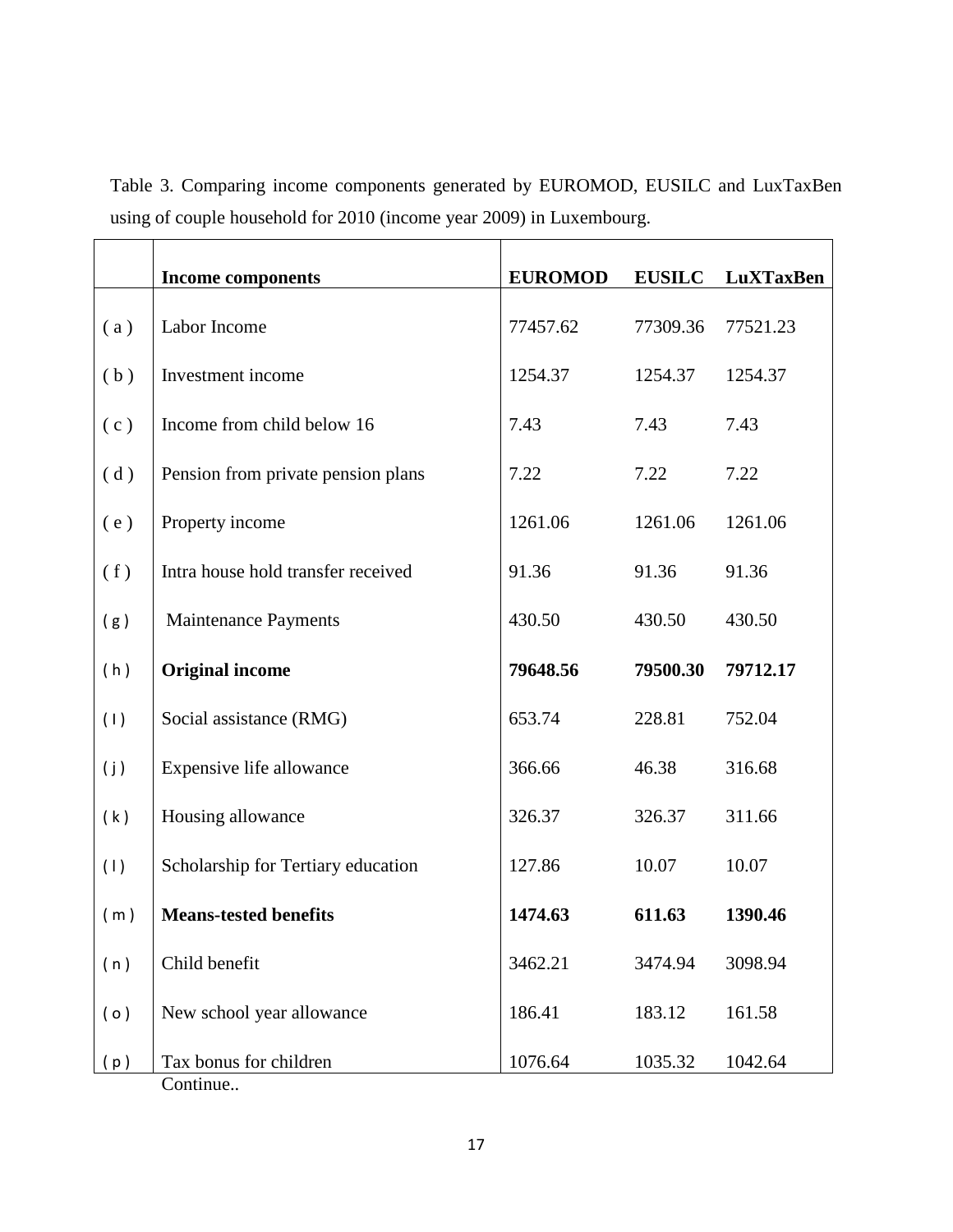| (q)  | Accident permanent benefit                                | 100.63  | 100.44  | 100.44  |
|------|-----------------------------------------------------------|---------|---------|---------|
| (r)  | Benefit - Care                                            | 12.45   | 12.45   | 12.45   |
| (s)  | Benefit - Dependence                                      | 137.61  | 48.97   | 48.97   |
| (t)  | Primary and post-primary school subsidies                 | 3.77    | 0.00    | 0.00    |
| (u)  | Communal subsidies for scholarity                         | 1.61    | 0.00    | 0.00    |
| (v)  | <b>Education allowances</b>                               | 225.21  | 225.21  | 225.21  |
| (w)  | Benefit - Heavy handicapped Person                        | 37.84   | 18.22   | 18.22   |
| (x)  | Parental leave allowances                                 | 269.26  | 269.26  | 269.26  |
| (y)  | Antenatal, birth, postnatal ben                           | 55.45   | 55.45   | 55.45   |
| (z)  | Maternity Allowance (lump-sum)                            | 25.21   | 24.60   | 24.60   |
| (aa) | Maternity payments                                        | 316.12  | 448.22  | 448.22  |
| (ab) | Other benefits from the solidarity national<br>fund (FNS) | 98.84   | 37.45   | 37.45   |
| (a)  | Unemployment benefit                                      | 776.09  | 1805.80 | 1805.80 |
| (ad) | Sickness benefit                                          | 128.77  | 128.77  | 128.77  |
| (ae) | Benefit, if fired                                         | 60.12   | 49.00   | 49.00   |
| (af) | Non means-tested benefits                                 | 6974.24 | 7917.19 | 7526.97 |
| (ag) | Benefit - Early retirement pension                        | 1184.71 | 1170.86 | 1170.86 |
| (ah) | Pension - Disability (Invalidity)                         | 1466.54 | 1463.27 | 1463.27 |
| (a)  | Pension for past education of children<br>Continue        | 82.58   | 75.14   | 75.14   |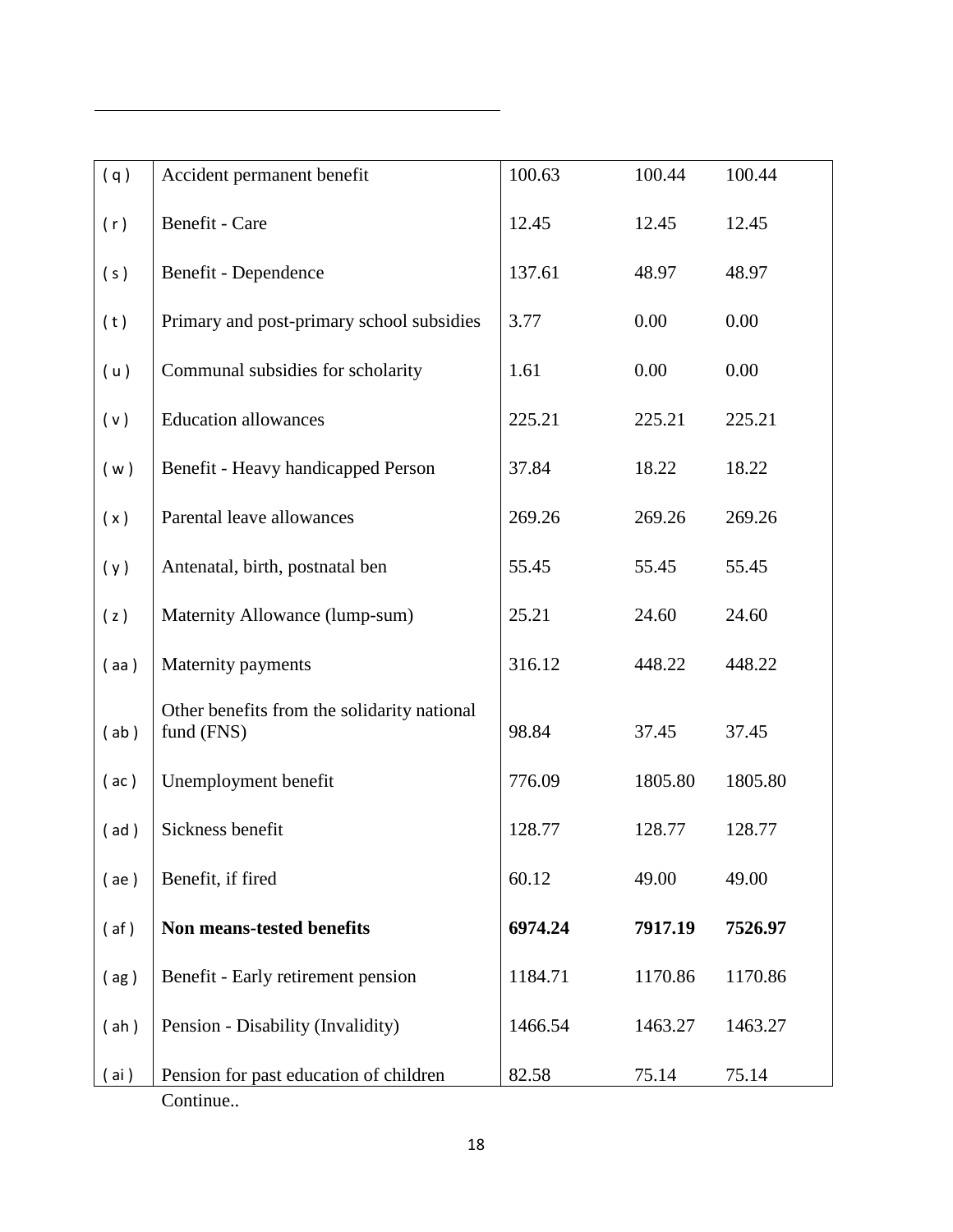| (a)  | Old age pension-Additional from Employer<br>(2nd pilier) | 66.82    | 66.82    | 66.82    |
|------|----------------------------------------------------------|----------|----------|----------|
| (ak) | Old age pension-For private sector                       | 3735.22  | 3458.12  | 3458.12  |
| (al) | Old age pension-For public sector (régime<br>général)    | 2113.52  | 2111.37  | 2111.37  |
| (am) | Old age pension-End of year allowance                    | 57.50    | 50.58    | 50.58    |
| (an) | Survivors Pension-Private sector (reversion<br>pension)  | 415.71   | 68.08    | 68.08    |
| (a)  | Survivors Pension-Public sector<br>(reversion pension)   | 6.91     | 6.91     | 6.91     |
|      |                                                          |          |          |          |
| (ap) | <b>Pension</b>                                           | 9129.51  | 8471.15  | 8471.15  |
| (aq) | <b>Total benefit</b>                                     | 17578.38 | 16999.98 | 17388.58 |
| (ar) | <b>Tax</b>                                               | 10772.56 |          | 10413.49 |
| (as) | <b>Social security</b>                                   | 10303.71 |          | 10401.52 |
| (at) | Tax and social security                                  | 21076.27 | 20707.05 | 20815.01 |
| (au) | <b>Taxable income</b>                                    | 88395.03 | na       | 89060.40 |

Note: ( h )=( a )+( b )+( c )+( d )+( e )+( f )+( g )

 $(m) = (1) + (j) + (k) + (l)$ 

( af )= ( n )+( o )+( p )+( q )+( r )+( s )+( t )+( u )+( v )+( w )+( x )+( y )+( z )+( aa )+( ab )+( ac )+ ( ad )+( ae )

( ap )=( ag )+( ah )+( ai )+( aj )+( ak )+( al )+( am )+( an )+( ao )

( aq )=(m )+(af )+(ap )

Tax=employment tax +self-employment tax.

Social security= Social security from employment +Social security from self-employment

( av )=( h )+(aq )-(ar )-(as )

Labor Income=Employment income + Self-employment income.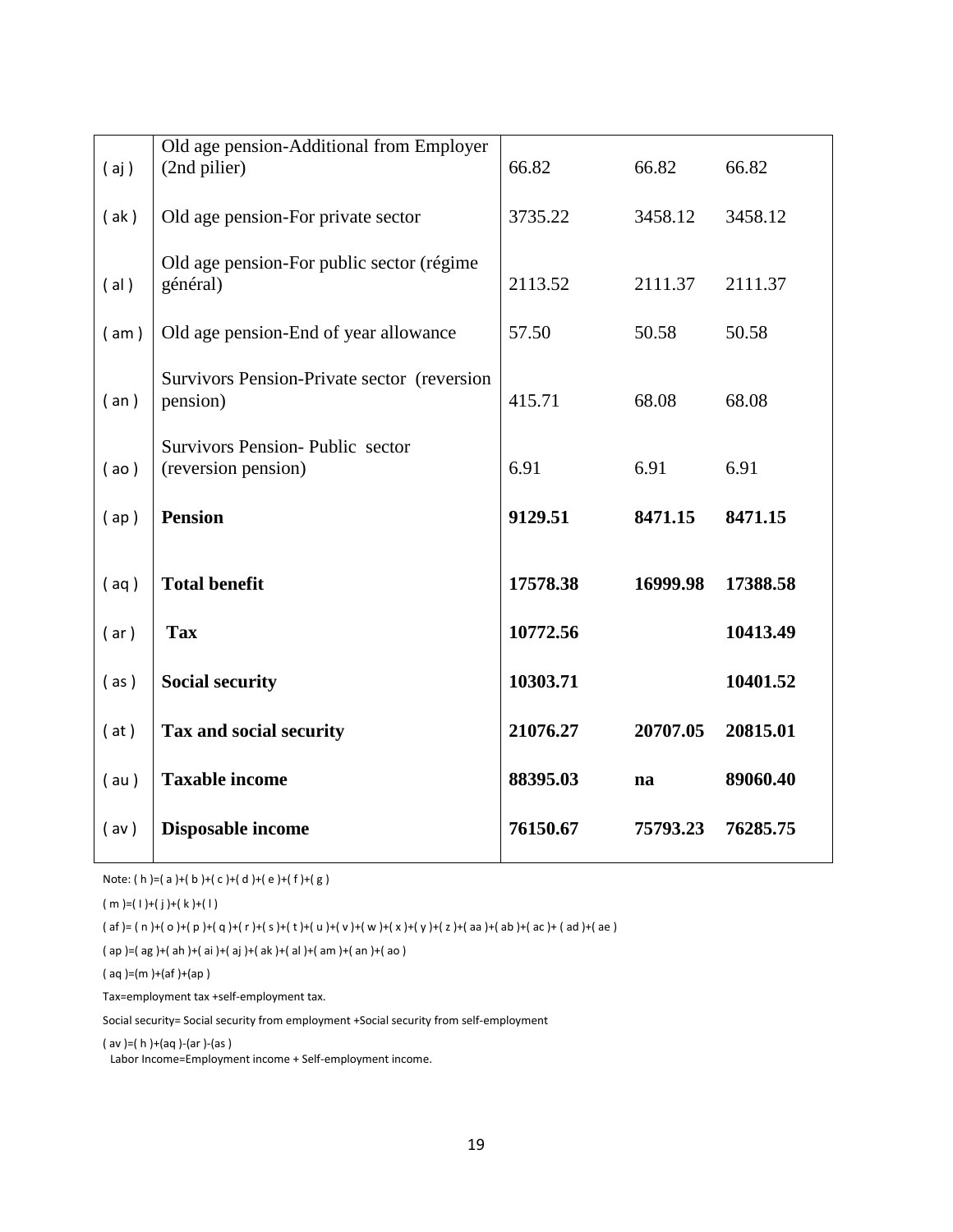For comparison purpose we assume that the reference model is EUROMOD and keep identical name and definition of all income components of LuxTaxBen as similar as in EUROMOD. We choose EUSILC year  $2010^{11}$  $2010^{11}$  $2010^{11}$  (income year 2009) and simulate 2282 couple household with or without children as well as with additional single member in the household. We drop some spouses who is below 18 and over 65 years. Income from additional member are considered as non-labor income. In order to make model simpler we drop complex household such as household with two or more couple from the sample. Below we give a short description of the comparison of output between EUROMOD, and LuxTaxBen.

Since input data of both model are originated from EUSILC. Therefore it will give more confidence of robustness of the model if we compare the output of both model with original information EUSILC. The second line of table 3 presents the name of income components and third and fifth lines compare the simulated/non-simulated value of all income components of EUROMOD and LuxTaxBen respectively. The fourth line presents the actual data EUSILC that have been used as input in both model. The row (h) presents on average original income<sup>[12](#page-21-1)</sup> and the values are: EUROMOD is  $\epsilon$ 79,648.56, EU\_SILC is  $\epsilon$ 79,500.30, and LuxTaxBen is  $\epsilon$ 79,712.17. Original income consists of labor income (Employment + self-employment Income), Investment income, Property income, income from child below 16, Intra household transfer received and Maintenance Payments. It is clear that these income components (row a - h) are identical except labor income. This difference, although the difference is not much, can be explained by the different approach of construction of labor income. While in LuxTaxBen the labor income has been constructed by yearly hours of work multiplied by wage<sup>[13](#page-21-2)</sup> rate and in EUROMOD it is defined by monthly income<sup>14</sup>.

<span id="page-21-1"></span><span id="page-21-0"></span><sup>&</sup>lt;sup>11</sup> Currently available EUROMOD input data for Luxembourg are used.<br><sup>12</sup> The name (original income) of this income comonents are used in EUROMOD and the level is ils\_origy. Similar rule will be followed for all other name of income components.

<span id="page-21-2"></span><sup>&</sup>lt;sup>13</sup> Wage rate has been constructed by annual labor earning divided by annual hours of work. Both OLS and Heckman selection approach applied to impute missing wage rate for male and female separately and no significant difference between these two approaches. For missing wage rate we use predicted wage.

<span id="page-21-3"></span> $14$  To make comparable monthly income has been multiplied by number of months (12) in the year.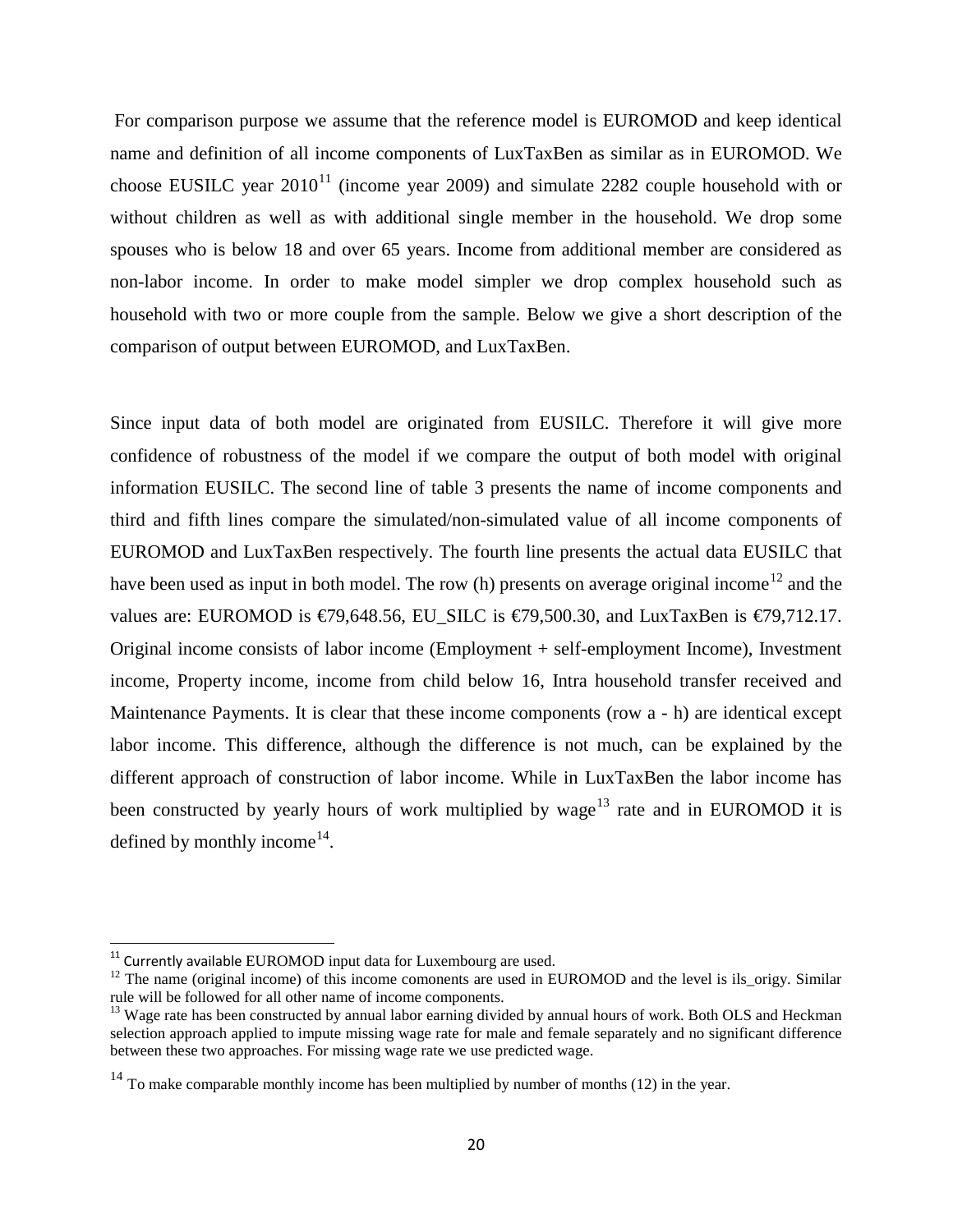The row (m) presents the means tested benefit which consists of social assistance (RMG), expensive life allowance, housing allowance, and scholarship for tertiary education. One important characteristic of this income group is most of them are simulated by tax-benefit rules. For example, RMG, housing allowance, and expensive life allowance are simulated by the taxbenefit rules in both LuxTaxBen and EUROMOD. The big difference between actual value (in EUSILC) and simulated value (in LxTaxBen and EUROMOD) can be explained by non-take up ratio. In Luxembourg over 65 percent of all households potentially entitled do not claim RMG because of rational motivation; for example expected net utility from claiming, and stigma, play a major role in explaining the level of non-take up (Amétépé F. 2012).

Non-means tested benefits, another income group, contains child benefit, new school year allowance, tax bonus for children, accident permanent benefit, care benefit, dependence benefit, primary and post primary school subsidies, communal subsidies for scolarity, education allowances, benefit for heavy handicapped person, parental leave allowances, antenatal, birth, and postnatal benefit, maternity allowance (lump-sum), maternity payments, other benefits from the solidarity national fund (FNS), unemployment benefit, sickness benefit, and the benefit if fired. Almost all income components in this group are rather similar in EUROMOD and in LuxTaxBen as well as in input data EUSILC. Nevertheless some of them are noticeable different such as unemployment benefit. This benefit, on average, reported in EUROMOD is  $\epsilon$ 76.09/year, in EUSILC is €1805.80/year, and in LuxTaxBen €1805.80/year. This benefit is simulated in EUROMOD but not in LuxTaxBen. In LuxTaxBen it is observed as it in EUSILC. Child benefit, new school year allowance, tax bonus for children are simulated in both EUROMOD and LuxTaxBen. These simulations depend on number and age of children in the household. For example child benefit for 1 child is  $\in$ 185.6\*12/year, for 2 children is  $\in$ 440.72\*12 /year, for 3 children is  $\bigoplus 02.74*12$ /year, and for more than 3 children is  $\bigoplus 02.74*12+(361.82*$ (number of children-3)\*12)/year. New school year allowance for 1 child aged 6-11 is  $\bigoplus$ 13.15/year, for 2 children is  $\in$ 194.02\*2/year, and for subsequent children is  $\in$ 274.82\*(number of subsequent children)/year. Moderation d'impôt pour enfant was a benefit that applied only to families who paid income tax. This benefit has been replaced by a bonus for children (boni pour enfant) in 2008. This bonus applies to all families with children eligible for family allowances and the bonus is  $\text{\textsterling}922.50$ /year per child.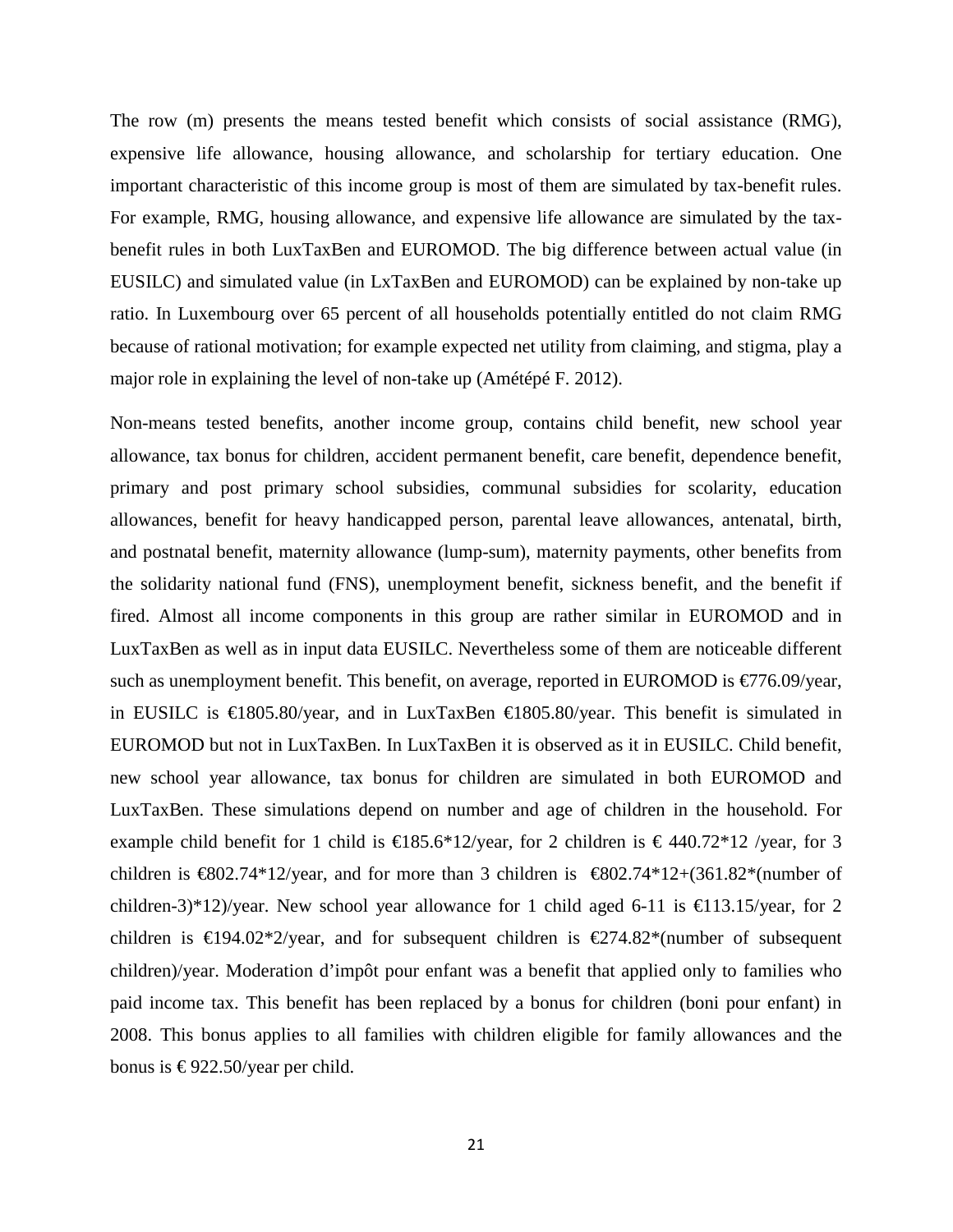Row (ar) presents the pension income which contains benefit from early retirement, disability/invalidity pension, pension for past education of children, old age pension additional from employer, complement pension for miners and metal workers, old age pension for private sector, old age pension for public sector (régime général), old age complement pension for war captivity, old age pension for end of year allowance, survivors pension for private sector (reversion pension), and survivors pension for public sector (reversion pension). LuxTaxBen produce all of these pension components almost identical to EUROMOD but not exactly identical as it is with EUSILC. Again these differences can be explained by the definition of the pension components.

As we mentioned earlier and as in other micro simulation model, LuxTaxBen has ultimate objective is to generate disposable income. Therefore, in the end of the simulation, the model produce household disposable income which is equal to original income plus total benefit subtracted by the total tax and social security contribution. Where total benefit contains pension, means and non-means tested benefit. Total tax and social security contribution contain employment and self-employment tax and social security contribution respectively. Row (av) presents on average household disposable income €76150.67/year in EOROMOD, €75793.23/year in EUSILC, and €76285.75/year in LuxTaxBen which are very closed each other.

#### 6. Discussion and conclusion

Tax micro simulation modelling is used in economic policy analysis to assess the distributional consequences of a tax or benefit change among heterogeneous group of families and to estimate the likely cost to the government of a proposed or hypothetical policy reform. The most common type of model is non-behavioural in the sense that the behaviour is assumed exogenous to the tax and benefit system. These model provides impacts or 'morning after effects' of specified change of tax or benefit and can identify gainers and losers. They are based on a large scale cross sectional data set. The advantage of using such a data set, compared with the analysis of a small rage of typical household, is that it is possible to capture the kind of heterogeneity at the individual and households' level that is found in practice. This leads to a more authentic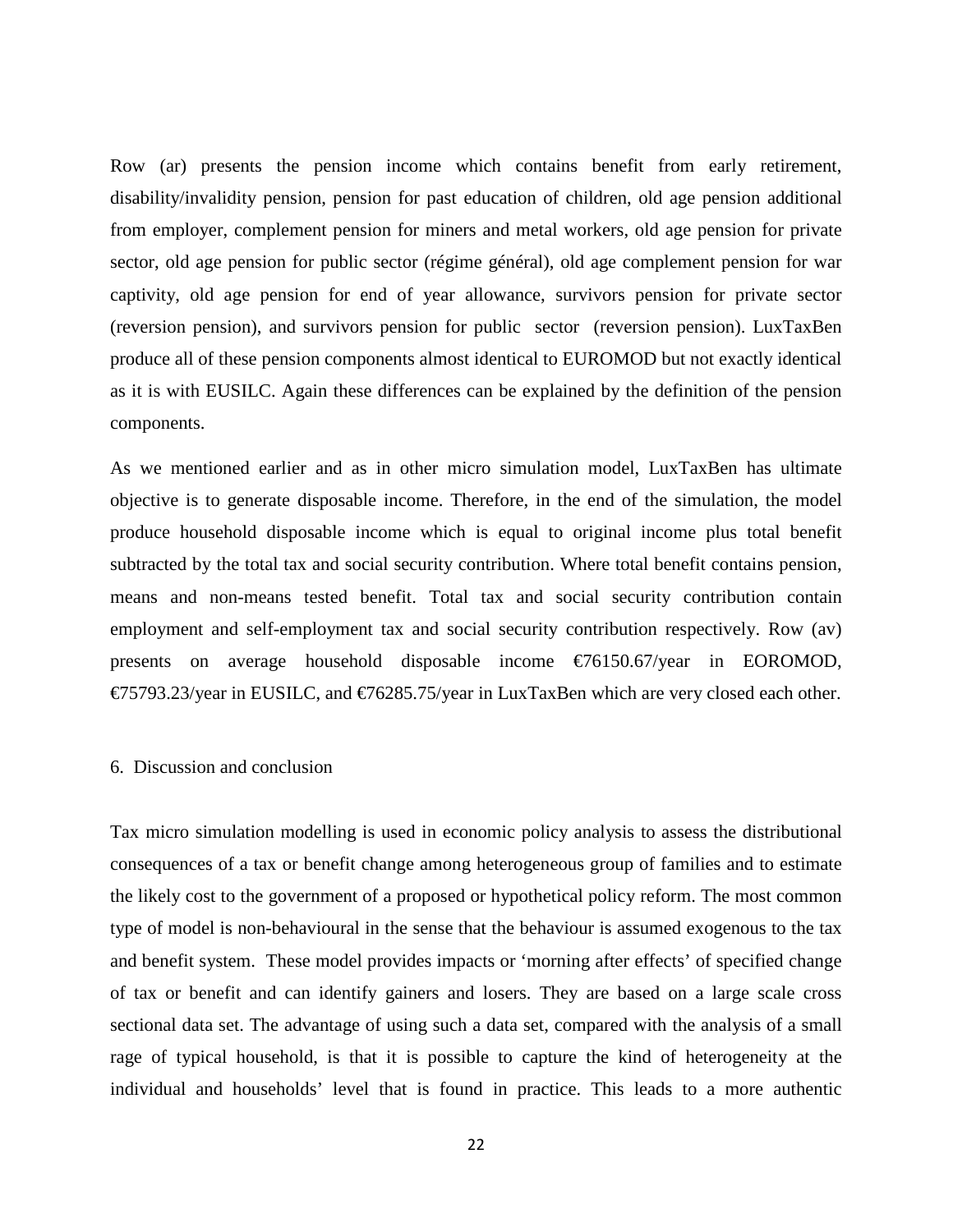assessment of the overall effects of tax and benefit reform and grossing up factors can usually be used to obtain aggregate expenditure levels. However many tax and transfer policies are designed specially to produce labour supply effect and particularly those policies which try to encourage more labour force participation. Tax revenue and expenditure may be misleading if potential labour supply responses are not taken into consideration. Further without modelling behaviour it is not possible to examine the welfare effects of changes, since attention is otherwise restricted to measure of changes in disposable income. Small changes in labour supply may in fact be associated with large welfare changes. For large reforms that has large effects on economic incentives, the assumption that the households do not adapt to these changes is not so realistic. For this reason it is important to develop a micro simulation model that allows for behavioural changes. To this date there is no behavioural micro simulation model has been developed solely for Luxembourg. Therefore we develop a behavioural micro simulation model LuxTaxBen. Such model has a great potential to be used for evaluating the effects of tax-benefit policy reforms and other changes on poverty, inequality, incentives and the governmental budget. A crucial point and an important characteristic of the model is that it includes behavioral effects. It is flexible enough and consequently every year it is possible to create a new version of it by updating the database and new rules.

An important criteria of a micro simulation model is that it should be able to replicate the actual values. Thus, to check predictive power, we estimate a series of labor supply models using various specifications and different data sources. By comparing predicted vs actual hours we conclude that the models fit well. Further we compare all income components and conclude that as a whole LuxTaxBen produce very close output as it is produced by EUROMOD and EUSILC.

One important critique of classical discrete choice labor supply model (Van Soest 1995 type model) is that the model does not take into account the demand side effect. This is not an equilibrium effect model. Alternatively some other studies (see for example Aaberge et al. 1995, 1999, and 2008) propose an attractive approach that partly solves that problem by considering demand side restriction in the estimation. However the problem with this approach is that the model is data demanding. A problem of this approach on data from PSELL is the small sample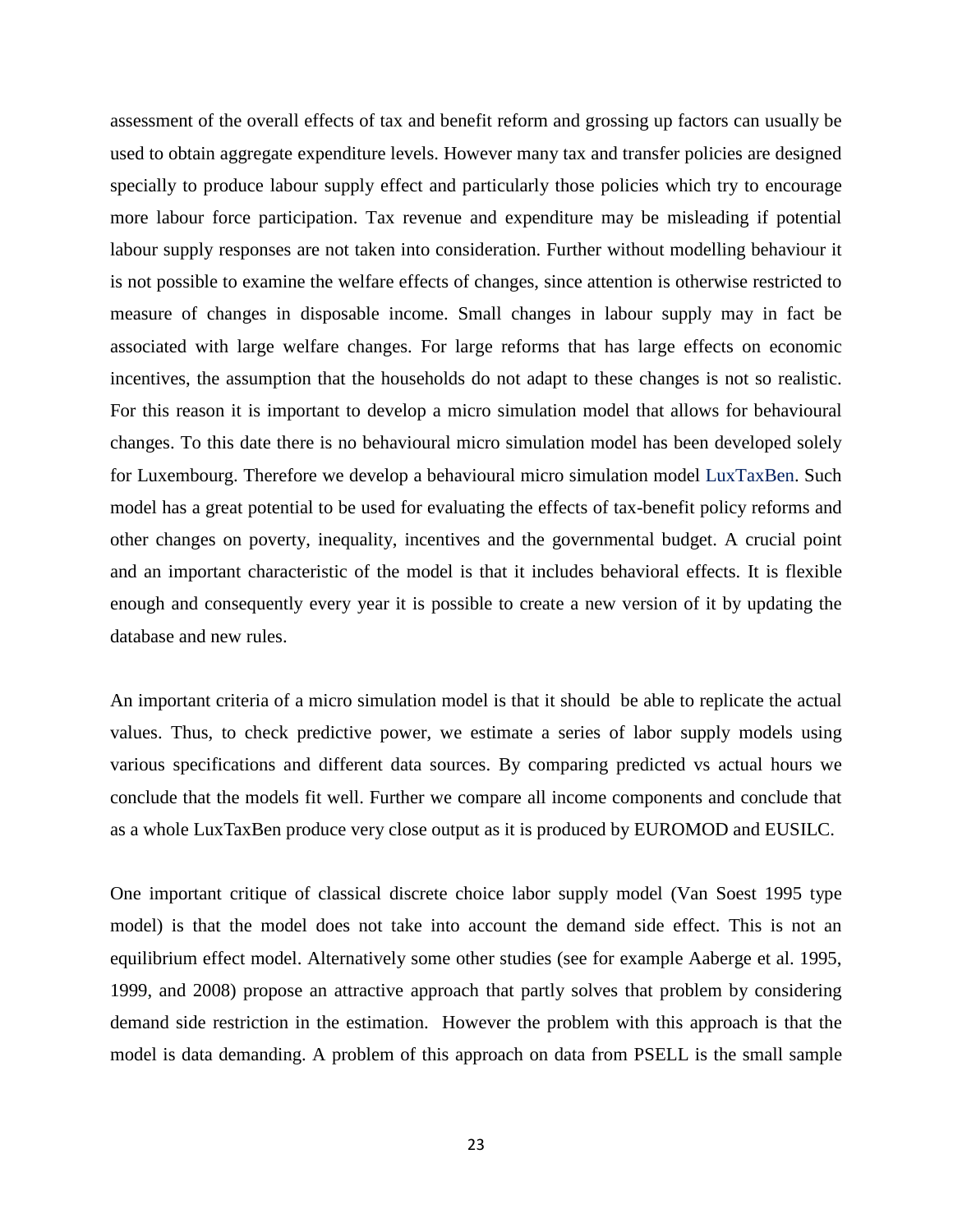size. However an interesting future challenge is to estimate a model that allows for a more realistic view on the demand side by using administrative data.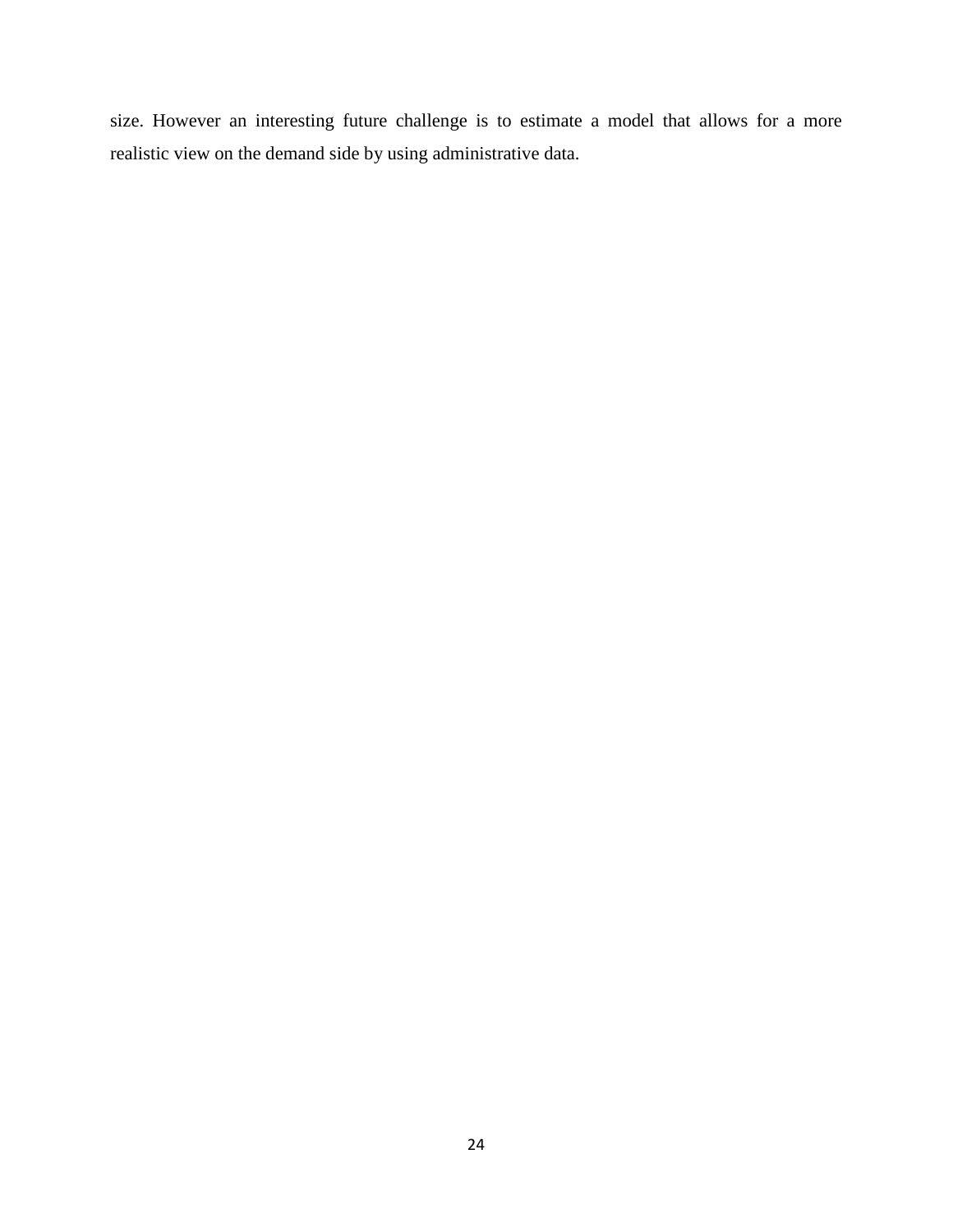#### References

Aaberge, R., Dagsvik, J.K., & Strøm, S. (1995). Labor Supply Responses and Welfare Effects of Tax Reforms. Scandinavian Journal of Economics, 97(4), 635-659.

Aaberge, R., Colombino, U., & Strøm, S. (1999). Labor Supply in Italy: An Empirical Analysis of Joint Household Decisions, with Taxes and Quantity Constraints. Journal of Applied Econometrics,14(4), 403-422.

Aaberge, R., & Colombino, U. (2008). Designing Optimal Taxes with a Microeconometric Model of Household Labour Supply. CHILD Working Paper no. 06/08.

Aaberge, R., & Flood, L. (2008). Evaluation of an In-Work Tax Credit Reform in Sweden: Effects on Labor Supply and Welfare Participation of Single Mothers. IZA Discussion Paper No. 3736.

Amedeo Spadaro (2007). "Microsimulation as a tool for the evaluation of public Policies: methods and applications"--Amedeo Spadaro(ed), Bilbao : Fundación BBVA, 2007. 357 p. ; 24 cm; isbn 978-84-96515-17-8

Amétépé F. (2012). "The effectiveness of Luxembourg's minimum guaranteed income." International social security review, 65(1), pages 99-116.

BERGER Frédéric, ISLAM Nizamul, LIEGEOIS Philippe (2011). "Behavioral micro simulation model and labor supply in Luxembourg". Brussels Economic Review, 2011, Vol.54, n°4, Winter 2011.

Brewer, M., Browne, J., Emmerson, C., Goodman, A., Muriel, A., Tetlow, G., (2007). "Pensioner poverty over the next decade: what role for tax and benefit reform?", IFS Commentary No. 103. The Institute for Fiscal Studies.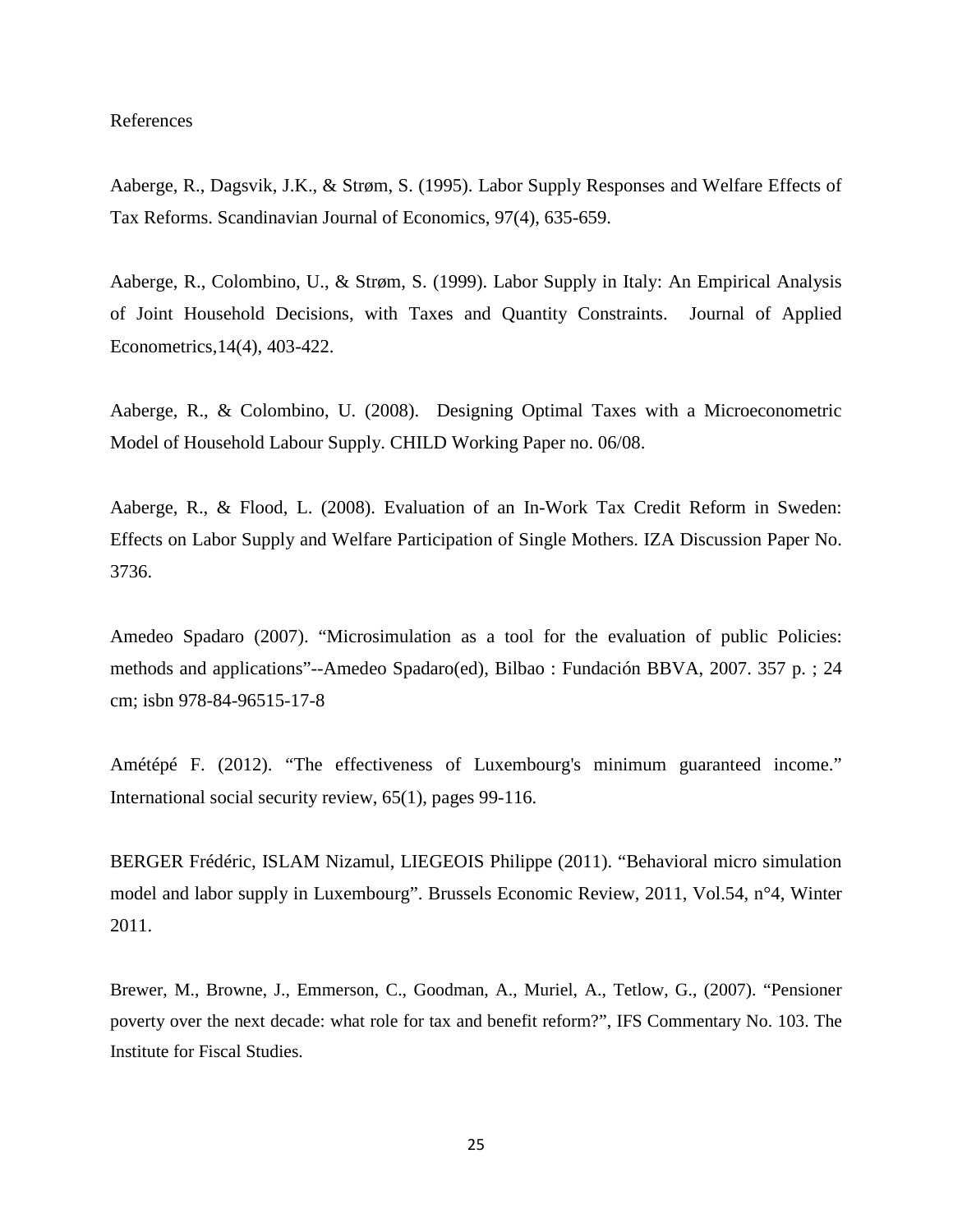Creedy J. and Duncan A. (2002) "Behavioural micro simulation with labour supply responses." Journal of economic survey. Vol 16, No 1.

Dekkers, G., Belloni, M., (2009). "Micro simulation, pension adequacy and the dynamic model MIDAS: an introduction." Project AIM - Deliverable 4.10.

Dekkers, G., Buslei, H., Cozzolino, M., Desmet, R., Geyer, J., Hofmann, D., Raitano, M., Steiner, V., Tanda, P., Tedeschi, S., (2010). "What are the consequences of the European AWGprojections on the adequacy of pensions? An application of the dynamic micro simulation model MIDAS for Belgium, Germany and Italy." Life-Cycle Microsimulation Modelling. Constructing and Using Dynamic Microsimulation Models, 325-357.

Ericson, P, Flood, L.R, Wahlberg, R., 2009, "SWEtaxben: A Swedish Tax/benefit Micro Simulation Model and an Evaluation of a Swedish Tax Reform", IZA DP No. 4106

EUROMOD-https://www.iser.essex.ac.uk/euromod.

[Flood,](http://www.emeraldinsight.com/action/doSearch?ContribStored=Flood%2C+L) L (2008). "Chapter 3 SESIM: A Swedish Micro-Simulation Model, in Anders Klevmarken, Björn Lindgren (ed.) Simulating an Ageing Population: A Microsimulation Approach Applied to Sweden." Contributions to Economic Analysis, Volume 285; Emerald Group Publishing Limited, pp.55 – 83.

[Gaëtan de Menten, Gijs Dekkers, Geert Bryon, Philippe Liégeois and Cathal O'Donoghue](http://jasss.soc.surrey.ac.uk/17/3/9/de_menten.html) (2014). "LIAM2: a New Open Source Development Tool for Discrete-Time Dynamic Microsimulation Models "*Journal of Artificial Societies and Social Simulation* **17** (3) 9.

Klevmarken, N.A., (2010). "Microsimulation for public policy: Experiences from the Swedish model SESIM, Economics and Social Research." Institute Discussion Paper 242. Cabinet Office, Tokyo, Japan.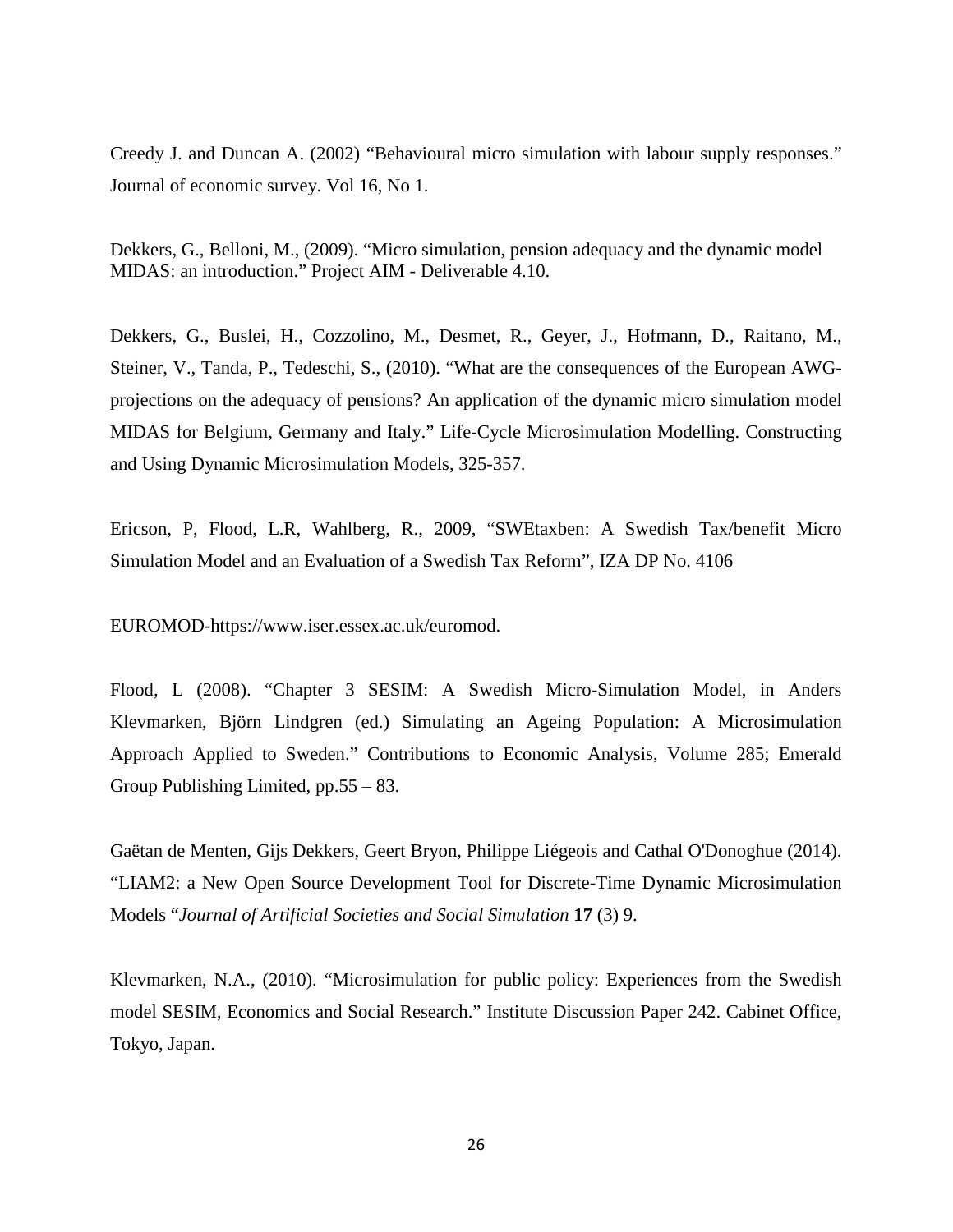LIEGEOIS Philippe, ISLAM Nizamul (2013). "Dealing with Negative Marginal Utilities in the Discrete Choice Modeling of Labor Supply". Economics Letters, 2013, vol. 118, n° 1, pp. 16-18.

O'Donoghue, C., Lennon, J., Hynes, S., (2009). "The Life-cycle Income Analysis Model (LIAM): a study of a flexible dynamic microsimulation modelling computing framework". International Journal of Microsimulation 2, 16-31.

Peichl, A., Schneider, H., Siegloch, S., (2010). "Documentation IZAΨMOD" The IZA Policy INTERNATIONAL JOURNAL OF MICROSIMULATION (2013) 6(2) 3-55 52.

Sutherland, H., 2007. EUROMOD: the tax-benefit microsimulation model for the European Union, in: Harding, A., Gupta, A. (Eds.), Modelling our future: population ageing, health and aged care. Elsevier, Amsterdam, pp. 483-488.

Van Soest A. (1995). Structural Models of Family Labor Supply: A Discrete Choice Approach. Journal of Human Resources, 30, 63-88.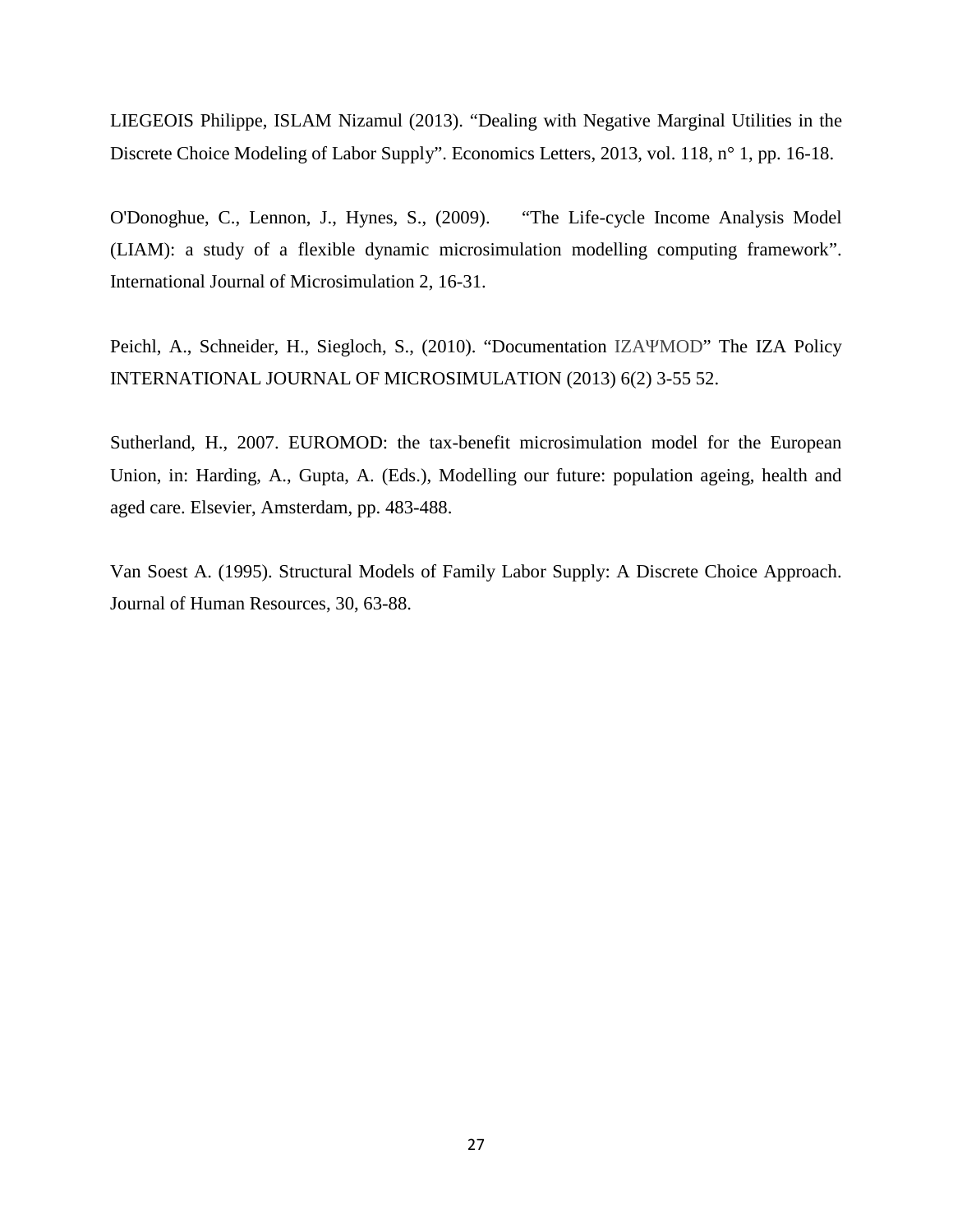# **Appendix:**

| Variable                       | Coefficient | <b>SE</b> |
|--------------------------------|-------------|-----------|
| Husband's leisure:             |             |           |
| Intercept                      | 30.57       | 0.25      |
| <b>Big City</b>                | 0.37        | 0.04      |
| Primary school                 | $-1.12$     | 0.05      |
| Secondary school               | $-0.91$     | 0.04      |
| Age 18-30                      | $-0.13$     | 0.05      |
| Age 31-40                      | $-0.27$     | 0.04      |
| Age 41-50                      | $-0.03$     | 0.01      |
| Age 51-60                      | 0.00        | 0.00      |
| No. Children                   | $-0.20$     | 0.02      |
| No. Child 0-5                  | 0.13        | 0.02      |
|                                |             |           |
| Wife's leisure:                |             |           |
| Intercept                      | 9.51        | 0.12      |
| <b>Big City</b>                | 0.29        | 0.03      |
| Primary school                 | 0.49        | 0.03      |
| Secondary school               | 0.19        | 0.02      |
| Age 18-30                      | $-1.48$     | 0.05      |
| Age 31-40                      | $-1.24$     | 0.04      |
| Age 41-50                      | $-0.70$     | 0.03      |
| Age 51-60                      | 0.00        | 0.00      |
| No. Children                   | 0.41        | 0.01      |
| No. Child 0-5                  | 0.25        | 0.02      |
|                                |             |           |
| Welfare:                       |             |           |
| Intercept                      | 7.06        | 0.05      |
| Big city                       | 0.43        | 0.03      |
| Husband Luxembourgish          | 0.66        | 0.03      |
| Wife Luxembourgish             | 0.76        | 0.06      |
| Husband with Primary education | $-0.24$     | 0.04      |
| Wife with Primary education    | $-0.18$     | 0.03      |
| Husband Age 18-30              | $-0.92$     | 0.04      |
| Husband Age 31-40              | $-0.49$     | 0.03      |
| Wife Age 18-30                 | 0.02        | 0.01      |
| Wife Age 31-40                 | 0.00        | 0.00      |
| No. Children                   | $-0.50$     | 0.02      |
| No. Child 0-5                  | 0.17        | 0.06      |

Table A4 presents the estimated parameter of couple household labour supply model with 98 combinations using administrative (IGSS) data 2009.

Continue Table A4 …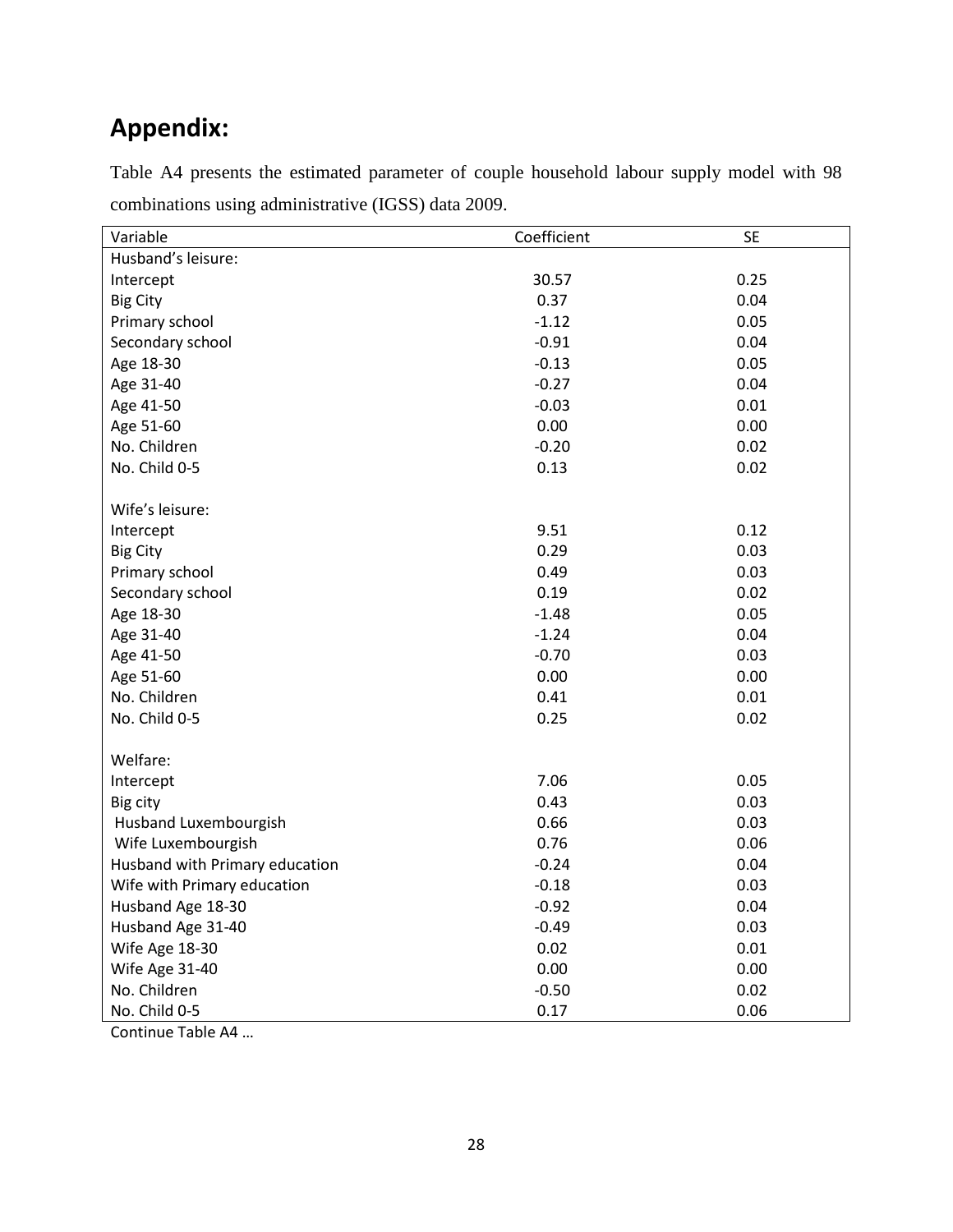Continue Table A4 …

| Utility parameters:      |           |       |
|--------------------------|-----------|-------|
| b1                       | 2.768     | 0.037 |
| a11                      | 0.077     | 0.003 |
| a22                      | $-20.656$ | 0.135 |
| a33                      | $-4.083$  | 0.049 |
| a12                      | $-0.307$  | 0.011 |
| a13                      | $-0.452$  | 0.011 |
| a23                      | $-0.741$  | 0.063 |
|                          |           |       |
| Fixed costs:             |           |       |
| Husband                  | 1.925     | 0.042 |
| Wife                     | 2.593     | 0.024 |
|                          |           |       |
| Unobserved Heterogeneity |           |       |
| Husband's leisure:       |           |       |
|                          | $-11.468$ | 0.003 |
|                          | 18.810    | 0.134 |
|                          | $-7.342$  | 0.088 |
| Wife's leisure:          |           |       |
|                          | $-2.672$  | 0.003 |
|                          | $-1.452$  | 0.139 |
|                          | 4.125     | 0.189 |
| Welfare:                 |           |       |
|                          | 8.272     | 0.003 |
|                          | $-3.914$  | 0.043 |
|                          | $-4.358$  | 0.038 |
| Type probabilities:      |           |       |
|                          | 0.65      |       |
|                          | 0.19      |       |
|                          | 0.16      |       |
| Log-likelihood value:    | 120654.59 |       |
| Number of observations   | 42346     |       |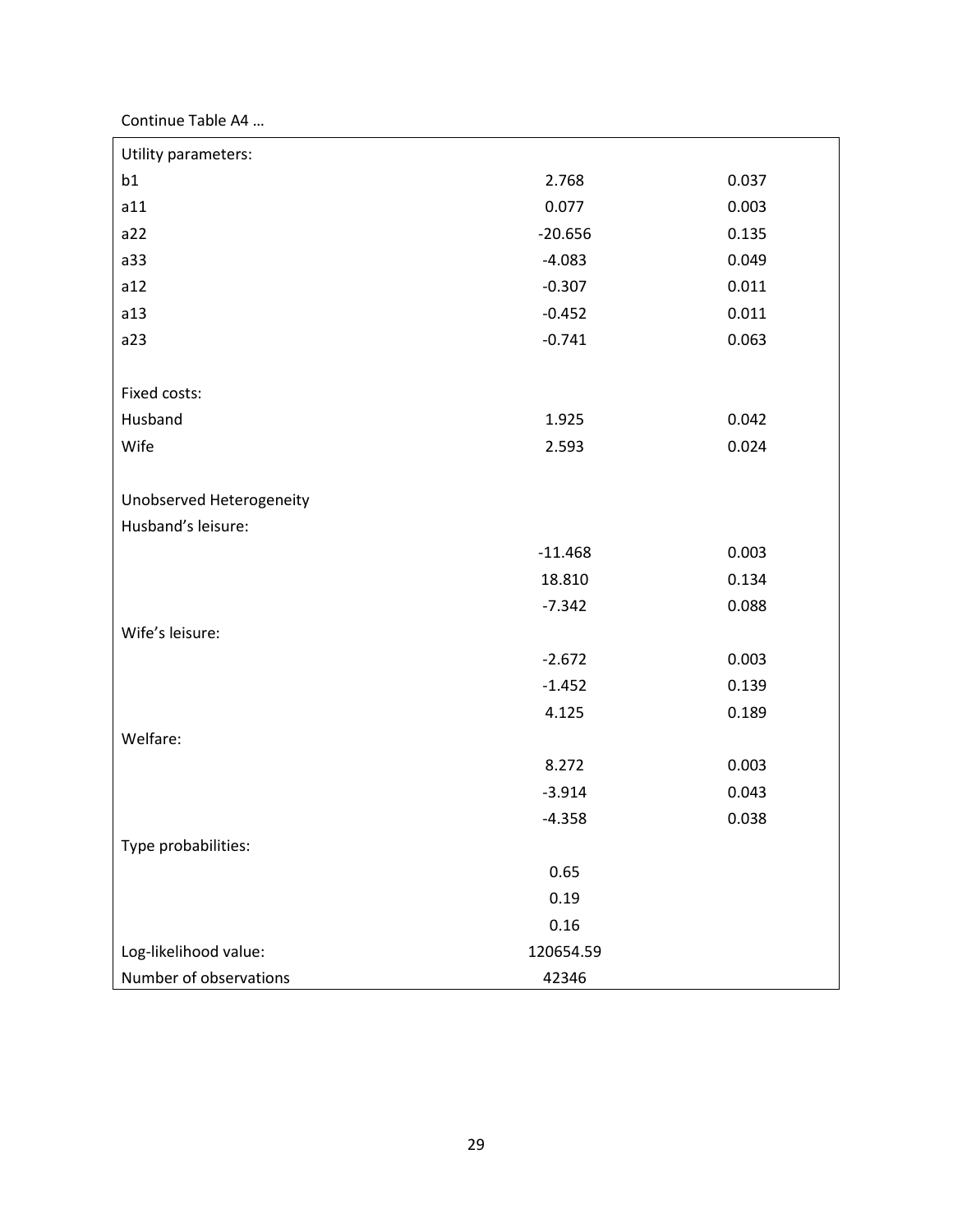| Variable                       | Coefficient | <b>SE</b> |
|--------------------------------|-------------|-----------|
| Husband's leisure:             |             |           |
| Intercept                      | 17.85       | 0.14      |
| <b>Big City</b>                | 0.88        | 0.05      |
| Primary school                 | $-0.35$     | 0.04      |
| Secondary school               | $-0.82$     | 0.04      |
| Age 18-30                      | $-0.14$     | 0.08      |
| Age 31-40                      | $-0.43$     | 0.04      |
| Age 41-50                      | $-0.40$     | 0.04      |
| Age 51-60                      | 0.00        | 0.01      |
| No. Children                   | $-0.25$     | 0.02      |
| No. Child 0-5                  | 0.11        | 0.03      |
|                                |             |           |
| Wife's leisure:                |             |           |
| Intercept                      | 5.71        | 0.05      |
| <b>Big City</b>                | 0.23        | 0.03      |
| Primary school                 | 0.31        | 0.02      |
| Secondary school               | 0.15        | 0.02      |
| Age 18-30                      | $-1.05$     | 0.04      |
| Age 31-40                      | $-0.84$     | 0.03      |
| Age 41-50                      | $-0.45$     | 0.03      |
| Age 51-60                      | 0.00        | 0.01      |
| No. Children                   | 0.19        | 0.01      |
| No. Child 0-5                  | 0.18        | 0.02      |
|                                |             |           |
| Welfare:                       |             |           |
| Intercept                      | 5.11        | 0.43      |
| Big city                       | $-2.80$     | 0.45      |
| Husband Luxembourgish          | $-20.98$    | 0.43      |
| Wife Luxembourgish             | 0.91        | 0.34      |
| Husband with Primary education | 0.99        | 0.22      |
| Wife with Primary education    | $-0.51$     | 0.57      |
| Husband Age 18-30              | 11.46       | 0.01      |
| Husband Age 31-40              | $-1.66$     | 0.28      |
| Wife Age 18-30                 | 1.75        | 0.49      |
| Wife Age 31-40                 | 0.00        | 0.01      |
| No. Children                   | $-1.60$     | 0.18      |
| No. Child 0-5                  | 0.95        | 0.27      |

Table A5 presents the estimated parameter of couple household labour supply model with 18 combinations using administrative (IGSS) data 2009.

Continue Table A5 …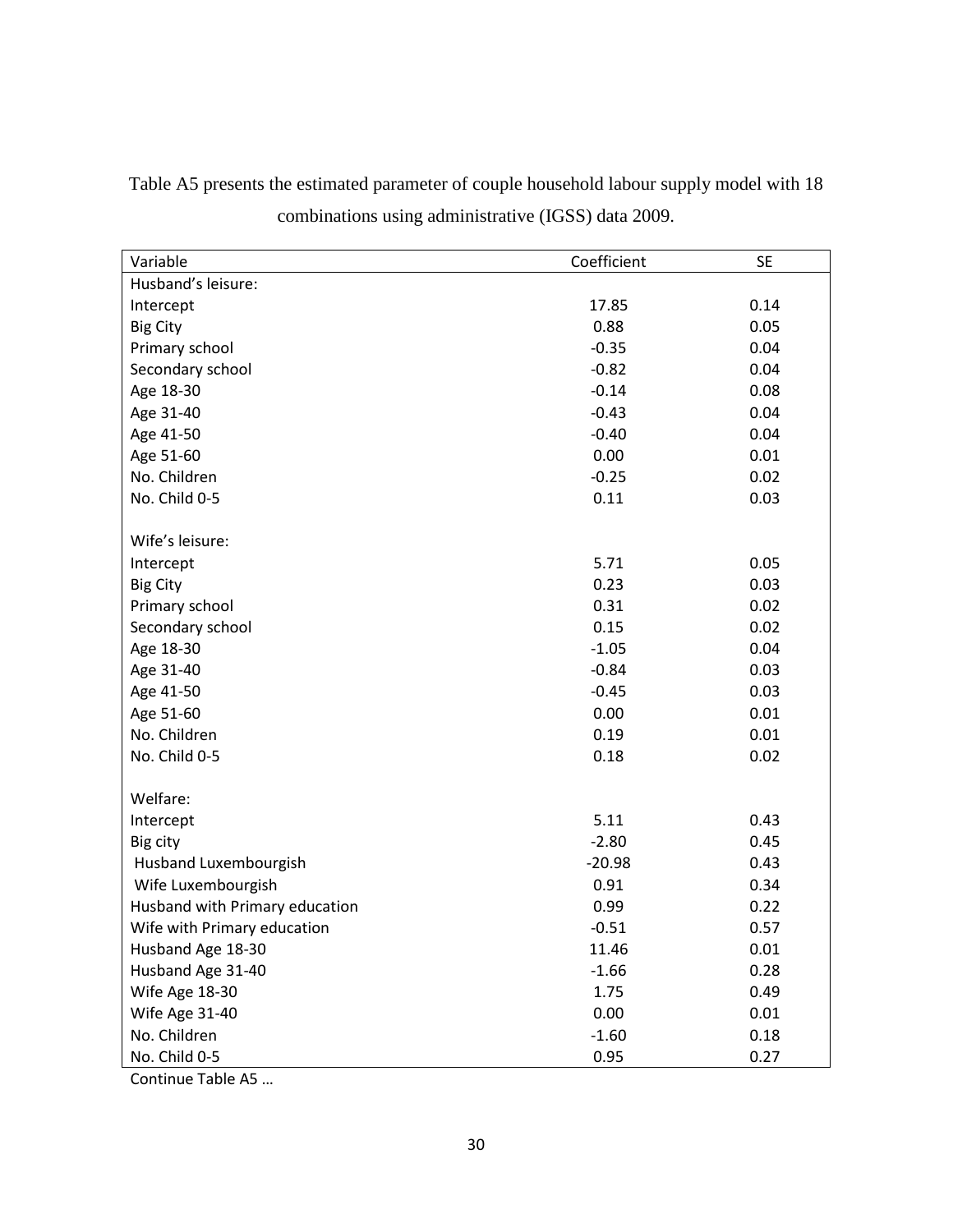Continue Table A5 …

| Utility parameters:      |           |       |
|--------------------------|-----------|-------|
| b1                       | 2.011     | 0.045 |
| a11                      | 0.135     | 0.005 |
| a22                      | $-21.421$ | 0.100 |
| a33                      | $-4.340$  | 0.023 |
| a12                      | $-0.043$  | 0.011 |
| a13                      | $-0.242$  | 0.010 |
| a23                      | $-0.418$  | 0.047 |
|                          |           |       |
| Fixed costs:             |           |       |
| Husband                  | 14.093    | 0.058 |
| Wife                     | 3.087     | 0.032 |
|                          |           |       |
| Unobserved Heterogeneity |           |       |
| Husband's leisure:       |           |       |
|                          | $-11.468$ | 0.003 |
|                          | 18.810    | 0.134 |
|                          | $-7.342$  | 0.088 |
| Wife's leisure:          |           |       |
|                          | $-7.210$  | 0.008 |
|                          | 3.743     | 0.314 |
|                          | 3.467     | 0.343 |
| Welfare:                 |           |       |
|                          | 27.803    | 0.008 |
|                          | $-54.007$ | 0.114 |
|                          | 26.203    | 0.248 |
| Type probabilities:      |           |       |
|                          | 0.520     |       |
|                          | 0.030     |       |
|                          | 0.450     |       |
| Log-likelihood value:    | 73838.720 |       |
| Number of observations   | 42346.000 |       |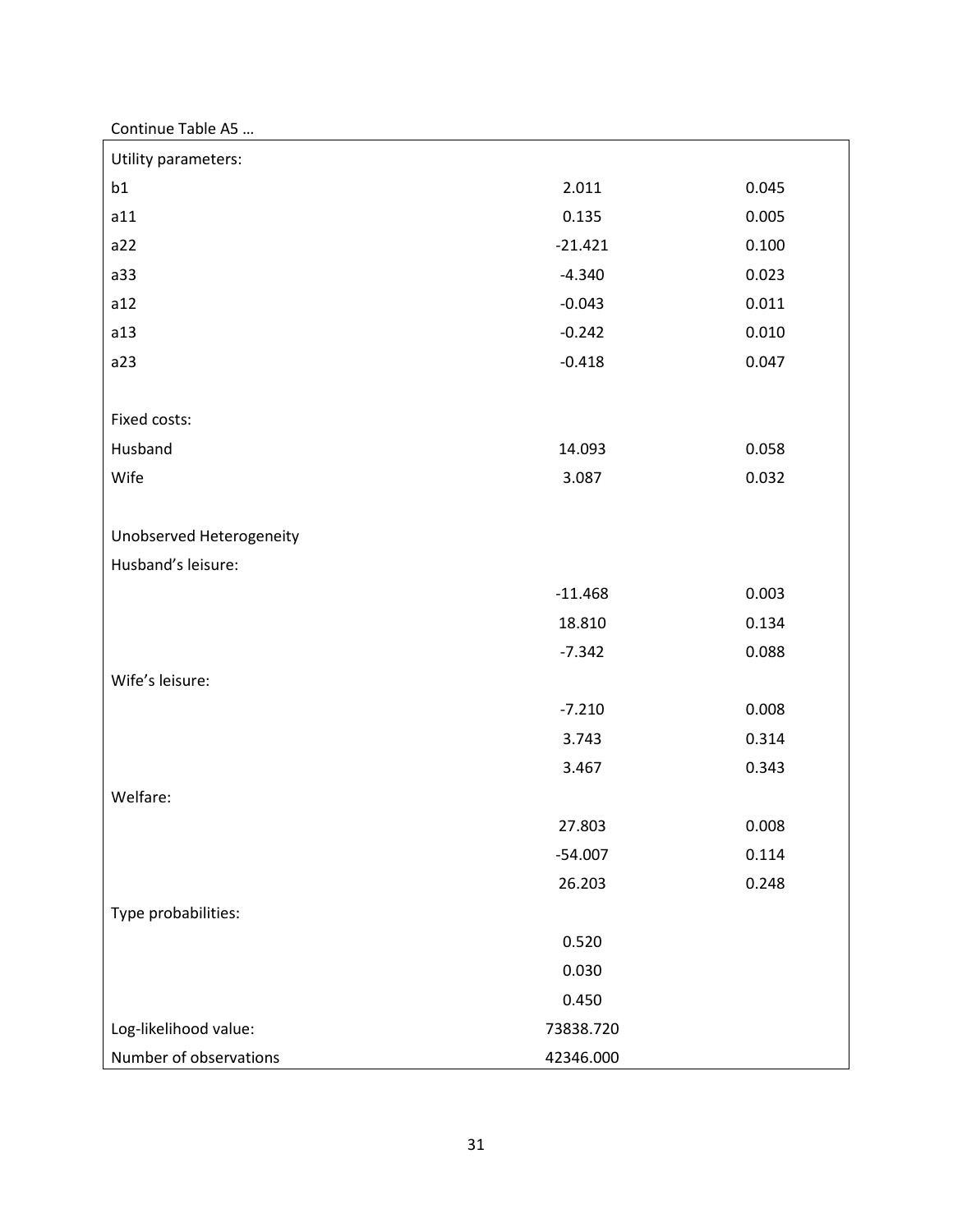| Variable          | Coefficient | <b>SE</b> |
|-------------------|-------------|-----------|
|                   |             |           |
| Intercept         | 2.64        | 0.44      |
| <b>Big City</b>   | 0.99        | 0.23      |
| Primary school    | $-0.40$     | 0.21      |
| Secondary school  | $-0.49$     | 0.18      |
| Age 18-30         | $-3.69$     | 1.19      |
| Age 31-40         | $-4.57$     | 1.16      |
| Age 41-50         | $-4.44$     | 1.18      |
| Age 51-60         | $-4.08$     | 1.19      |
| No. Children      | 0.17        | 0.09      |
| No. Child 0-5     | $-0.31$     | 0.11      |
|                   |             |           |
| Welfare:          |             |           |
| Intercept         | $-12.13$    | 3.33      |
| Big city          | 0.97        | 0.56      |
| Luxembourgish     | 1.92        | 0.58      |
| Primary education | $-0.30$     | 0.33      |
| Age 18-30         | $-0.17$     | 0.42      |
| Age 31-40         | $-0.35$     | 0.37      |
| No. Children      | $-0.27$     | 0.11      |
| No. Child 0-5     | $0.06\,$    | 0.22      |

Table A6 (Single Father) presents the estimated parameter of single father labour supply model with 6 combinations using administrative (IGSS) data 2009.

Continue Table A6 (Single Father) …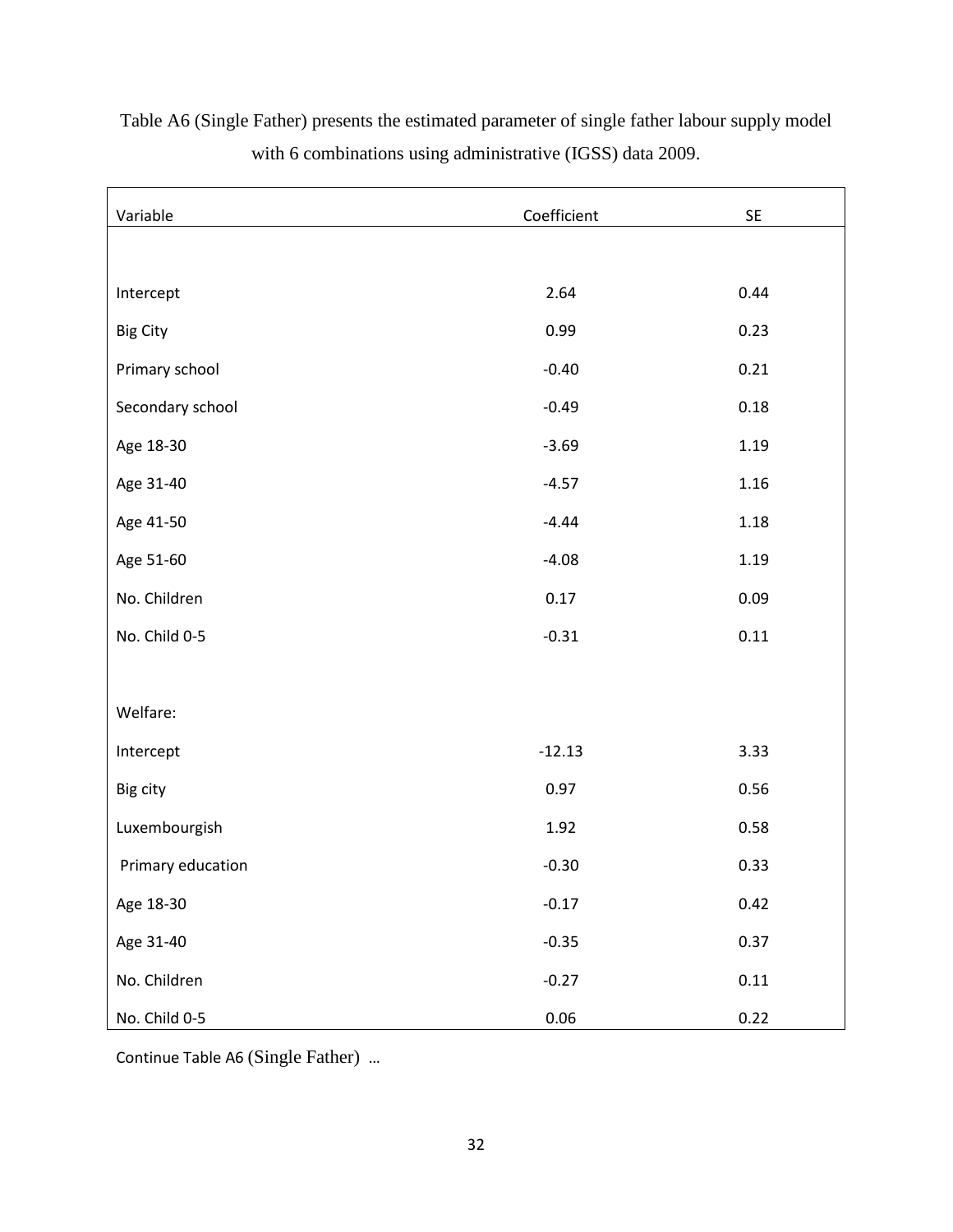| Continue Table Ab (Single Father) |           |       |
|-----------------------------------|-----------|-------|
| Utility parameters:               |           |       |
| b1                                | 0.883     | 0.217 |
| a11                               | 0.103     | 0.027 |
| a22                               | 1.333     | 0.201 |
| a12                               | 0.206     | 0.047 |
|                                   |           |       |
|                                   |           |       |
| Fixed costs:                      | $-1.152$  | 0.296 |
|                                   |           |       |
| Unobserved Heterogeneity          |           |       |
| Leisure:                          |           |       |
|                                   | 2.560     | 0.025 |
|                                   | $-7.192$  | 1.258 |
|                                   | 4.633     | 0.698 |
| Welfare:                          |           |       |
|                                   | 16.128    | 0.025 |
|                                   | 14.898    | 3.298 |
|                                   | $-31.026$ | 6.528 |
|                                   |           |       |
| Type probabilities:               |           |       |
|                                   | 0.450     |       |
|                                   | 0.520     |       |
|                                   | 0.030     |       |
| Log-likelihood value:             | 1903.92   |       |
| Number of observations            | 2202      |       |

Continue Table A6 (Single Father) …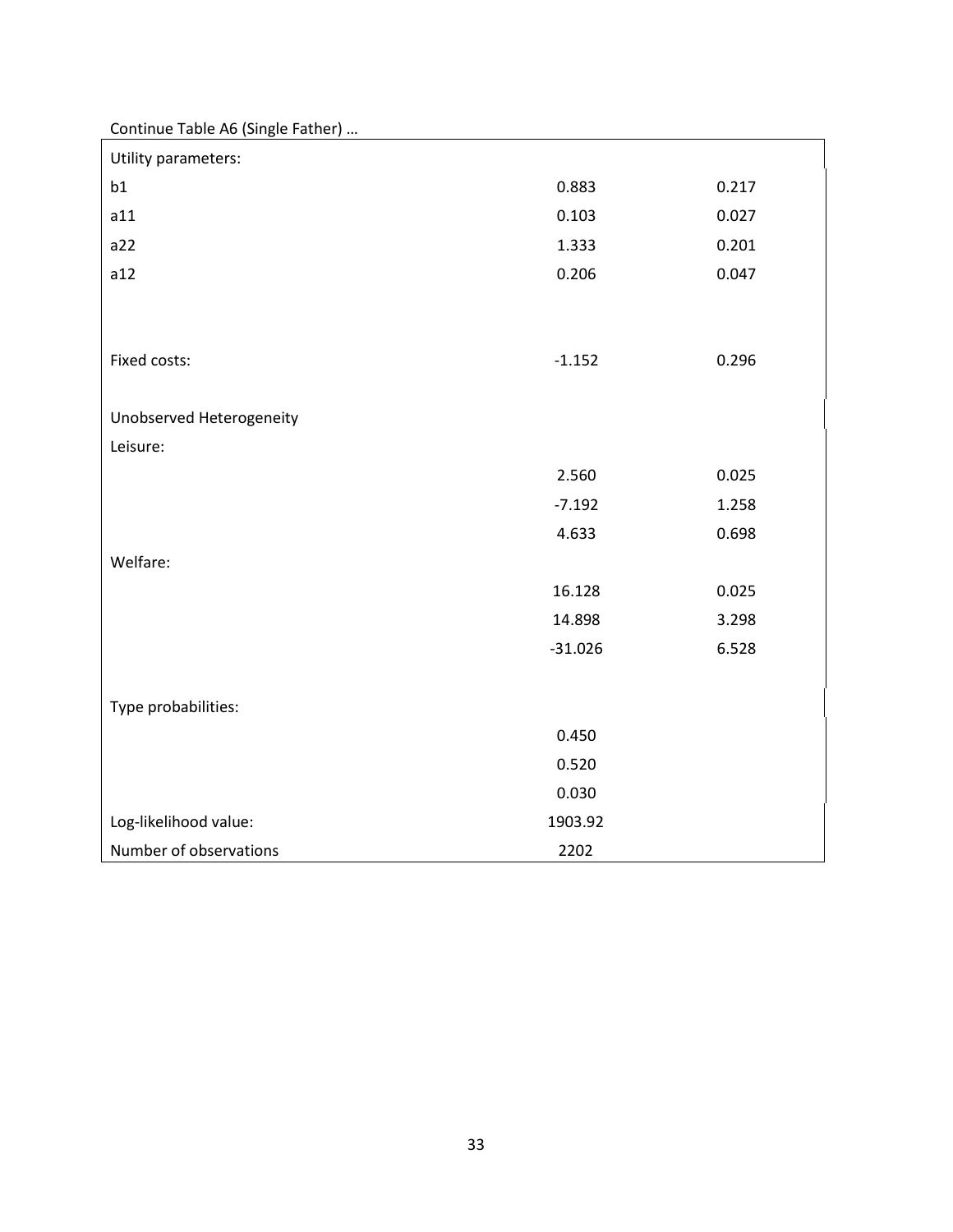| Variable          | Coefficient | <b>SE</b> |
|-------------------|-------------|-----------|
|                   |             |           |
| Intercept         | $-0.26$     | 0.08      |
| <b>Big City</b>   | 0.17        | 0.06      |
| Primary school    | 0.48        | 0.05      |
| Secondary school  | 0.02        | 0.04      |
| Age 18-30         | $-0.62$     | 0.20      |
| Age 31-40         | $-1.12$     | 0.17      |
| Age 41-50         | $-0.97$     | 0.16      |
| Age 51-60         | $-0.48$     | 0.17      |
| No. Children      | 0.50        | 0.04      |
| No. Child 0-5     | 0.28        | 0.06      |
|                   |             |           |
| Welfare:          |             |           |
| Intercept         | 8.87        | 2.86      |
| Big city          | $-0.30$     | 0.20      |
| Luxembourgish     | 0.59        | 0.12      |
| Primary education | $-1.22$     | 0.22      |
| Age 18-30         | $-2.81$     | 0.47      |
| Age 31-40         | $-1.15$     | 0.26      |
| No. Children      | $-1.36$     | 0.21      |
| No. Child 0-5     | 0.45        | 0.14      |

Table A6 (Single Mather) presents the estimated parameter of single Mother labour supply model with 6 combinations using administrative (IGSS) data 2009.

Continue Table A6 (Mother)…